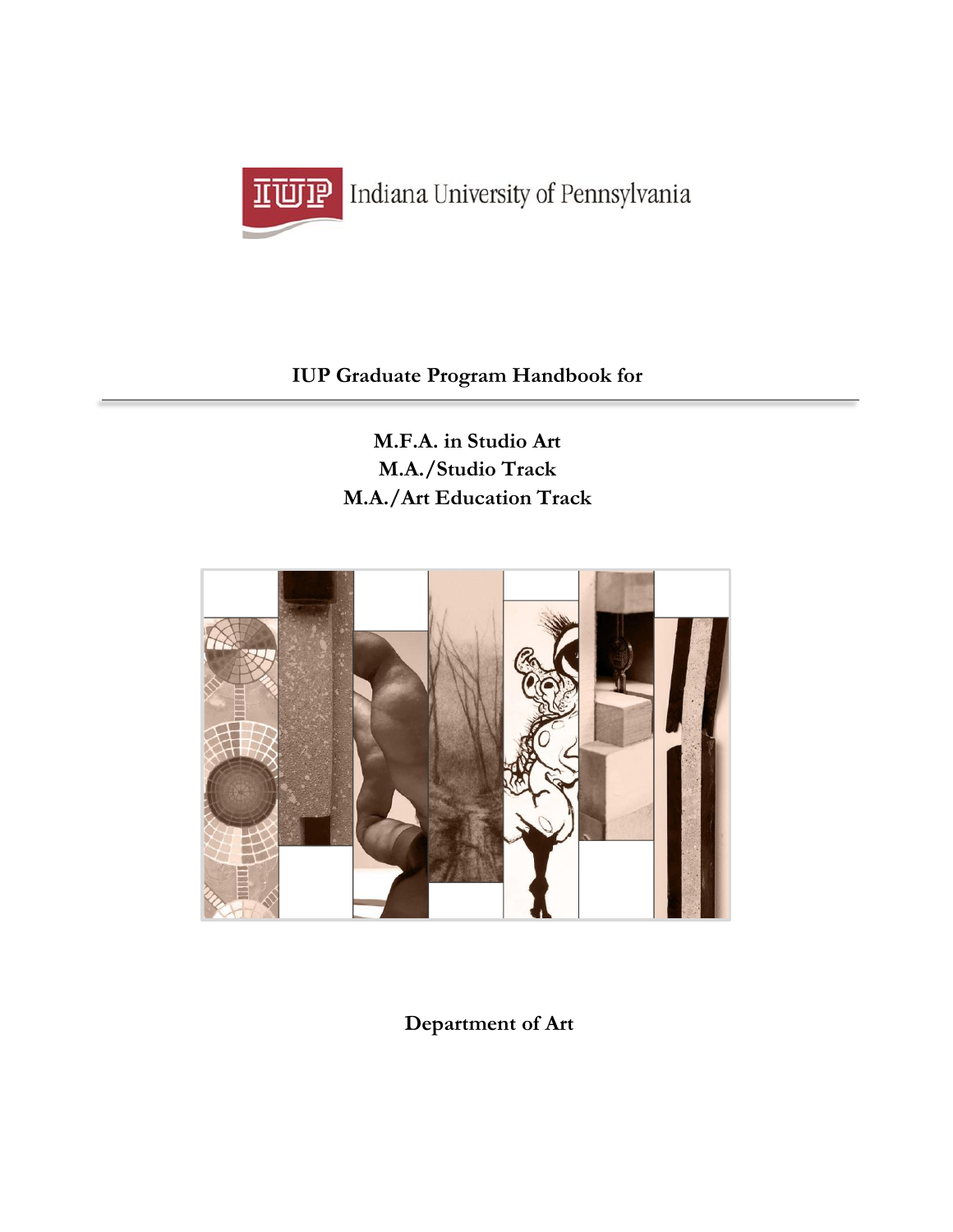Handbook Updated July 2019

**Master of Arts/ Studio Track Master of Arts/ Art Education Track Master of Fine Arts in Studio Art**

> Department of Art 470 S. 11<sup>th</sup> Street, Sprowls Hall Indiana, PA 15705 724-357-2530

Program Website: www.iup.edu/art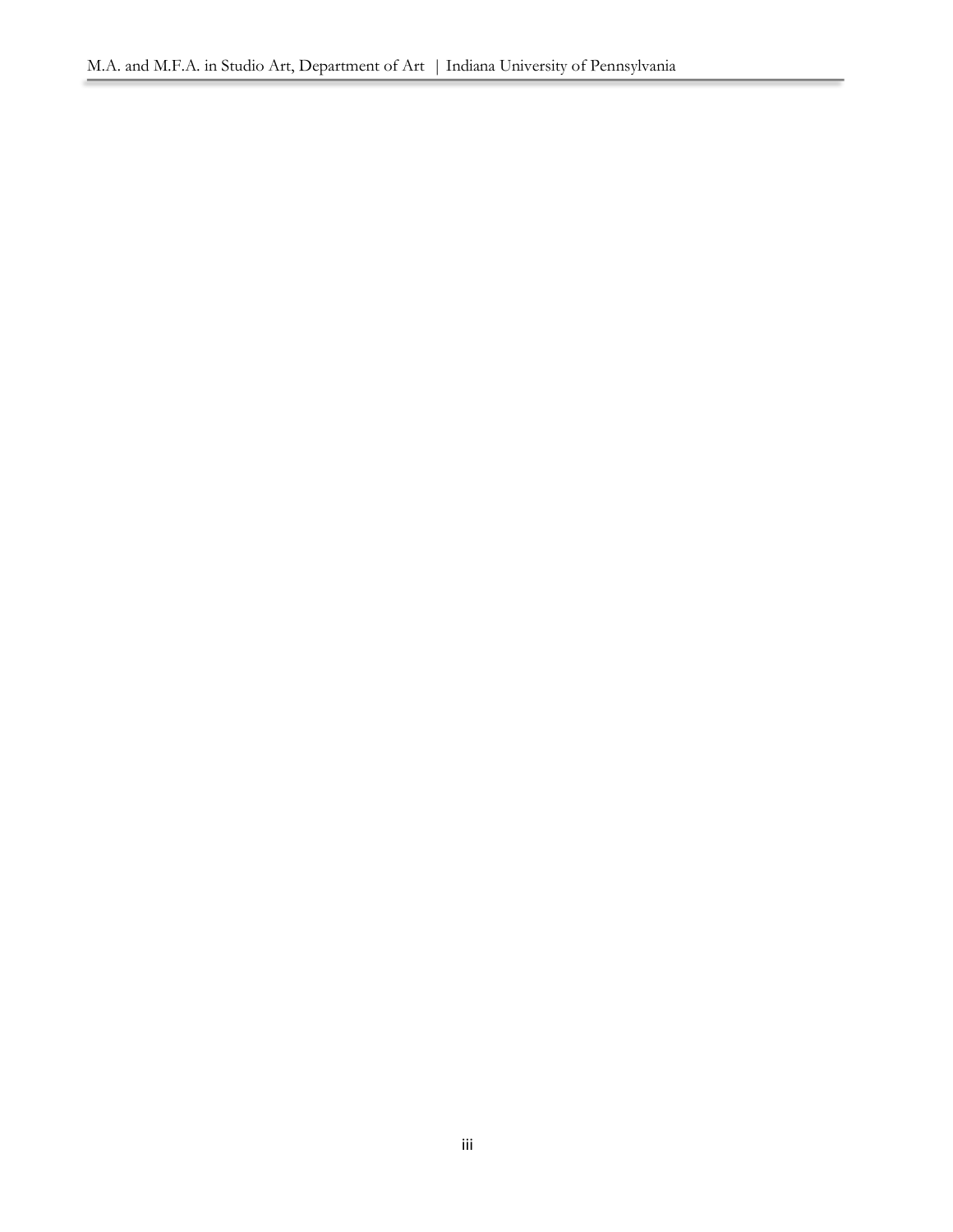# TABLE OF CONTENTS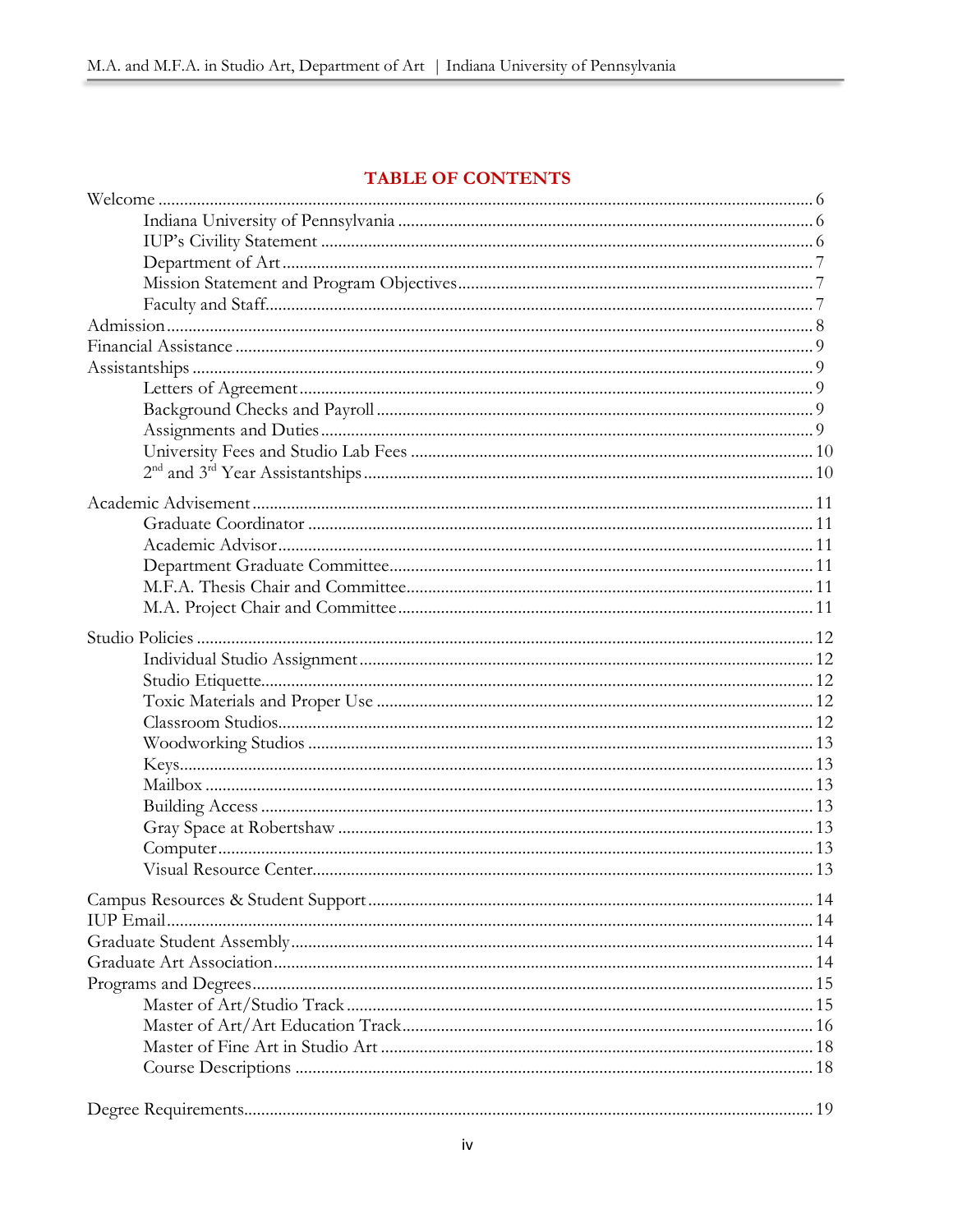| University Policy and Procedure (See Graduate Catalog www.iup.edu/graduatestudies/catalog/)  27 |  |
|-------------------------------------------------------------------------------------------------|--|
|                                                                                                 |  |
|                                                                                                 |  |
|                                                                                                 |  |
|                                                                                                 |  |
|                                                                                                 |  |
|                                                                                                 |  |
|                                                                                                 |  |
|                                                                                                 |  |
|                                                                                                 |  |
|                                                                                                 |  |
|                                                                                                 |  |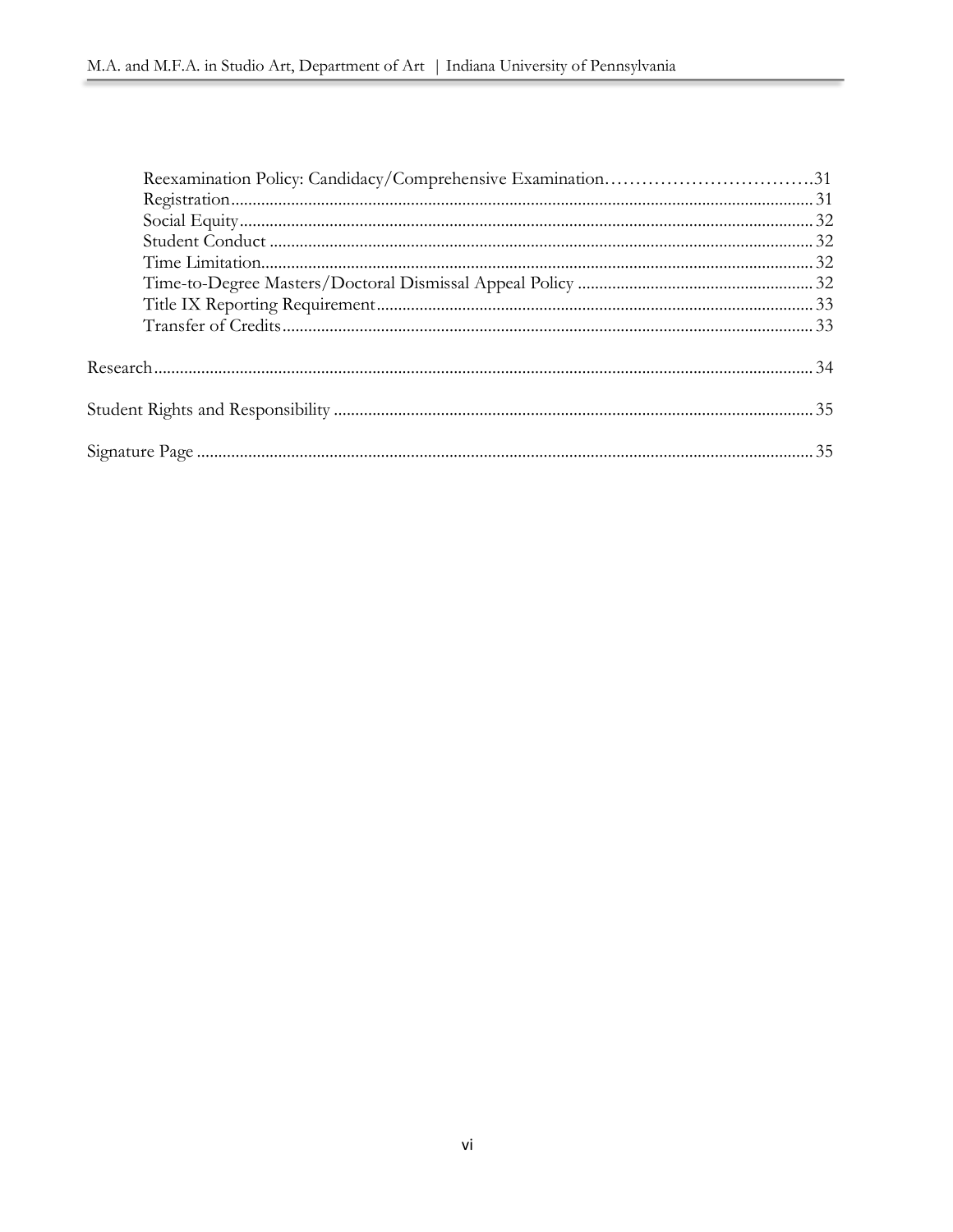# **WELCOME**

Welcome to the graduate program in Art at Indiana University of Pennsylvania (IUP). The graduate handbook for the Department of Art answers many important questions to help make your graduate experience a positive one. The graduate coordinator and your primary advisor will work closely with you over the course of your education to create a productive and creative experience.

You will be working within a collaborative environment to expand your approach to art and art education to realize your individual vision, challenge your innovation, develop your technical and aesthetic skills, or deepen your pedagogical research and teaching practice. Whether your goal is to teach art at the university level, fulfill your certification requirements as an art teacher, or create a body of work ready for exhibition at professional galleries, the graduate art programs at IUP have the facilities, faculty and culture to help take your art to its highest level. Congratulations on your acceptance to IUP!

# **Indiana University of Pennsylvania**

IUP is a vibrant, comprehensive, research-based, teaching-focused, student-centered learning community. IUP combines the academic opportunities of a large university with the highly personalized and intimate learning-centered environment of a small college. Almost 11,000 undergraduate and graduate students are enrolled in our accredited and nationally recognized programs, enjoying traditional and nontraditional classroom experiences, engaging in research and service activities with their faculty mentors, becoming lifelong learners, preparing for rewarding careers and productive lives, and developing leadership skills for effective citizenship.

IUP's Art Department is located in western Pennsylvania, within 5 hours' proximity to vibrant national and international art centers of New York City, Washington D.C., Pittsburgh, Toronto and Philadelphia.

# **IUP's Civility Statement**

As a university of different peoples and perspectives, IUP aspires to promote the growth of all people in their academic, professional, social, and personal lives. Students, faculty, and staff join together to create a community where people exchange ideas, listen to one another with consideration and respect, and are committed to fostering civility through university structures, policies, and procedures. We, as members of the university, strive to achieve the following individual commitments:

**To strengthen the university for Academic Success**, I will act honestly, take responsibility for my behavior and continuous learning, and respect the freedom of others to express their views.

**To foster an environment for personal growth**, I will honor and take care of my body, mind, and character. I will be helpful to others and respect their rights. I will discourage intolerance, hatred, and injustice, and promote constructive resolution of conflict.

**To contribute to the future**, I will strive for the betterment of the community; myself, my university, the nation, and the world.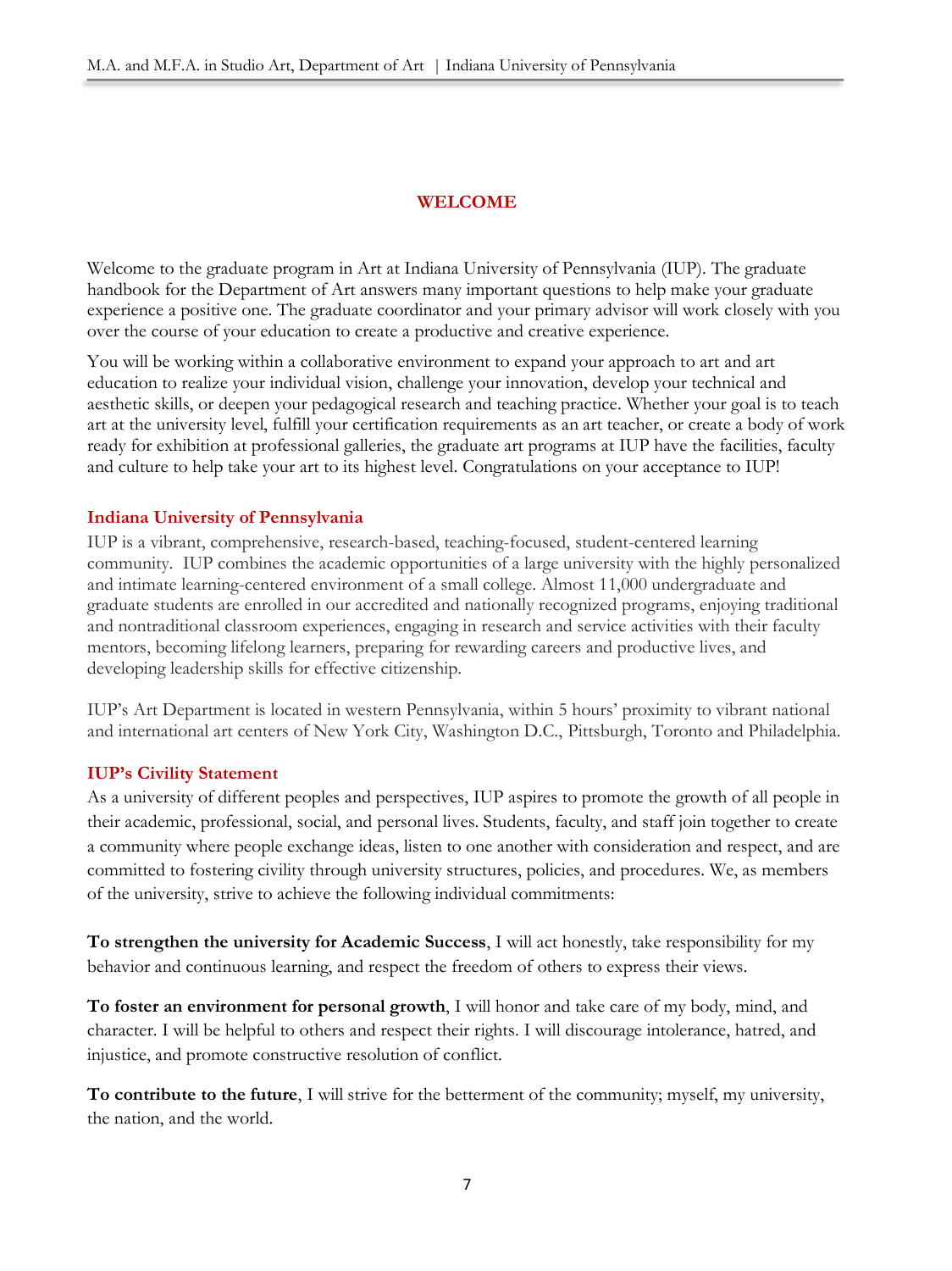# **Department of Art**

IUP is a NASAD-accredited school*.* NASAD (National Association of Schools of Art and Design) is recognized by the US Department of Education as the national accrediting agency for art and design programs of colleges and universities in the U.S.

# **Mission Statement and Program Objectives**

The Department of Art places a primary emphasis upon that goal of the University aimed toward the development of distinctive graduate programs reflecting high academic and creative standards, and innovative methodologies.

Through its mission, the Department of Art is committed to providing high quality master's level programs that assure both a professional and comprehensive education. Comprehensive inquiry in the studio, art education and art historical domains is a defining characteristic of the department's three graduate degree programs: M.A./Studio Track, M.A./Art Education Track and M.F.A. These degree offerings directly related to the department's ongoing mission of a quest toward excellence in specifically defined competencies related to major and minor areas of studio inquiry.

And, a mission objective that assumes overriding importance within this department is the expectation that both faculty and students maintain an active and ongoing commitment to artistic production and exhibition, scholarly and creative research, and adhere to those professional standards that are enunciated and recognized by the appropriate governing bodies and organizations representing the visual arts.

# **Faculty and Staff**

| Dr. Curtis Scheib, Dean, College of Fine Arts            |                                      | 724-357-2397 |
|----------------------------------------------------------|--------------------------------------|--------------|
| Dr. Randy Martin, Dean, Graduate School                  | $\text{rmartin}(\widehat{a}$ iup.edu | 724-357-2244 |
| Dr. Kathryn Bonach, Dean's Associate, Graduate School    | kbonach@iup.edu                      | 724-357-4511 |
| Dr. David Ferguson, Assistant Dean, College of Fine Arts | dfergusn@iup.edu                     | 724-357-2397 |
| Tim Rager, Assistantships, Graduate School               | $\text{trager}(\widehat{a}$ jup.edu  | 724-357-4511 |
| Ms. Brenda Boal, Thesis, Graduate School                 | $bboal@iup.edu$                      | 7240357-4511 |
| Prof. Nathan Heuer, Chair, Art Department                | Nathan.heuer@iup.edu 724-357-2530    |              |
| Prof. Susan Palmisano, Grad Coordinator, Art Department  | palmisan@iup.edu                     | 724-357-2536 |
| Prof. Sean Derry, GAA Advisor, Art Department            | sean.derry@iup.edu                   | 724-357-2539 |
| Prof. Ivan Fortushniak, Painting, Art Department         | ivanif@iup.edu                       | 724-357-3202 |
| Dr. Robert Sweeny, Art Education, Art Department         | $s$ weeny@iup.edu                    | 724-357-6942 |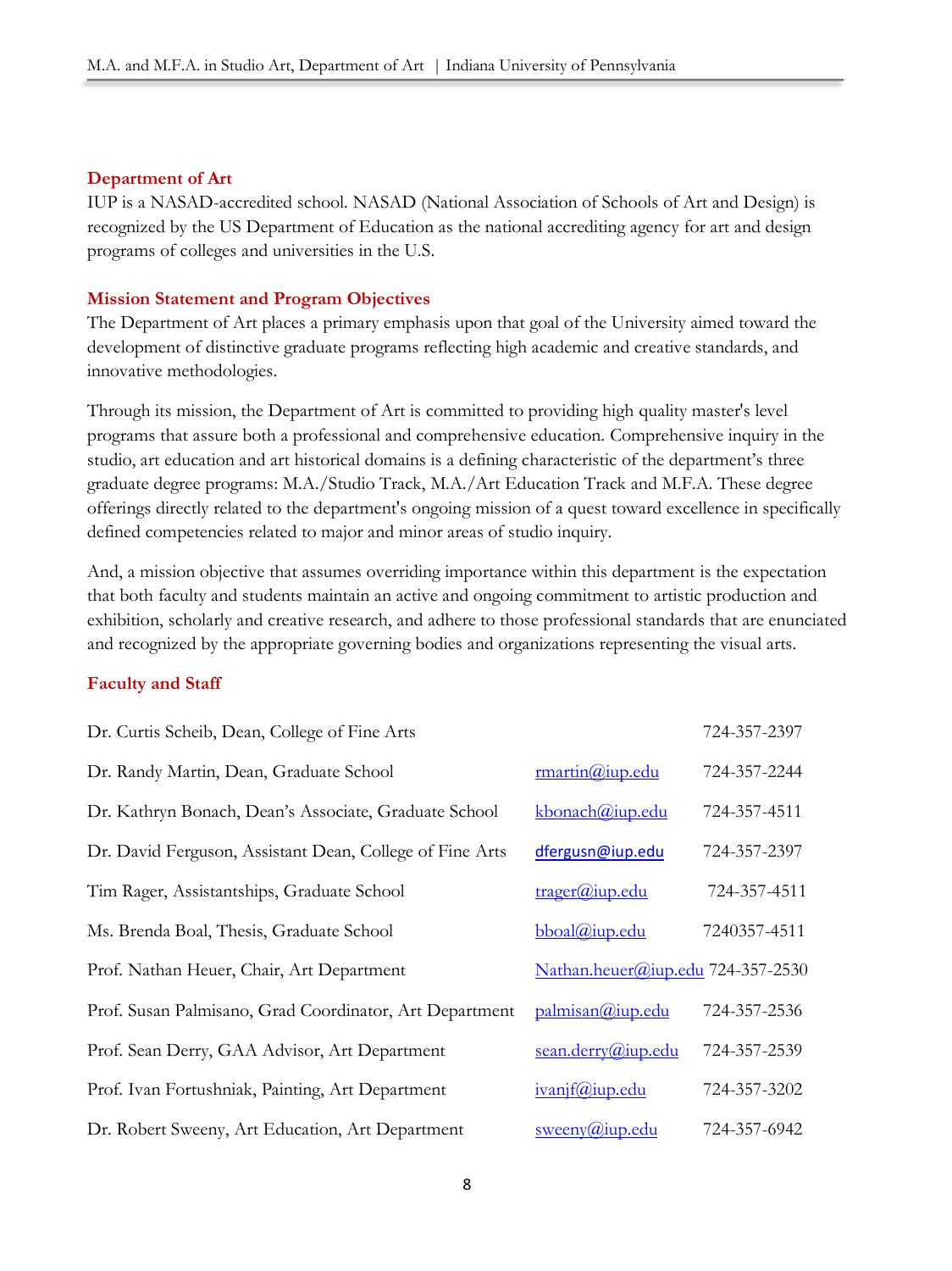| Prof. Kevin Turner, Ceramics, Art Department        | $klturner(a)$ iup.edu<br>724-357-1398              |
|-----------------------------------------------------|----------------------------------------------------|
| Prof. BA Harrington, Wood, Art Department           | $b$ a.harrington@iup.ede 724-357-7640              |
| Prof. Sharon Massey, Metals/Jewelry, Art Department | $\frac{\text{Sharon.massey@iup.edu}}{24-357-2530}$ |
| Dr. Marissa Sweeny, Art Education, Art Department   | Mcclure@iup.edu 724-357-2530                       |

# **Admission**

Individuals seeking admission to graduate study within the Department of Art must meet the general admission standards and adhere to academic policies established by the School of Graduate Studies and Research at IUP. These specific policies of the School of Graduate Studies and Research are described in the **[Graduate Catalog](http://www.iup.edu/WorkArea/linkit.aspx?LinkIdentifier=id&ItemID=195673&libID=195690)**.

Applicants to the **Master of Arts in Art/Studio Track** and the **Master of Arts in Art/Art Education Track** must be a graduate of an accredited B.F.A., B.A., or B.S.Ed. in Art Education, or be judged to possess the necessary proficiencies. Applicants to the **Master of Fine Arts in Studio** must be a graduate of an accredited B.F.A. or B.A. program, or be judged to possess the necessary proficiencies. Admission into the M.A. and M.F.A. programs of the Department of Art is based on the nature, extent, and quality of the preparation in studio, art teaching, contemporary art theory, and other academic subjects as appropriate to the degree/track. If an applicant is deemed to be deficient in any of these particular areas, the graduate committee may require satisfactory completion of certain undergraduate courses.

Applicants must submit items required by graduate admissions including two letters of recommendation, official transcripts, resume and professional goal statement. M.F.A and M.A./Studio Track applicants are also required to submit a digital portfolio of 20 images of current artwork.

All of the application materials must be received by Graduate Admissions before a review of materials can take place. Application deadlines for the M.F.A and M.A/Studio Track are February 15 and May 1. Students seeking assistantships must apply by the February 15 deadline for priority consideration.

- o Summer-only admission to M.A/Studio Track program
- o Fall-only admission to M.F.A. program
- o Rolling admission to M.A./Art Education Track

Graduate Admissions: [www.iup.edu/admissions/graduate/](http://www.iup.edu/admissions/graduate/)

For more information regarding Admission Classification and Provisional Admission for International Graduate Application, view the Graduate Catalog: [www.iup.edu/graduatestudies/catalog/](http://www.iup.edu/graduatestudies/catalog/)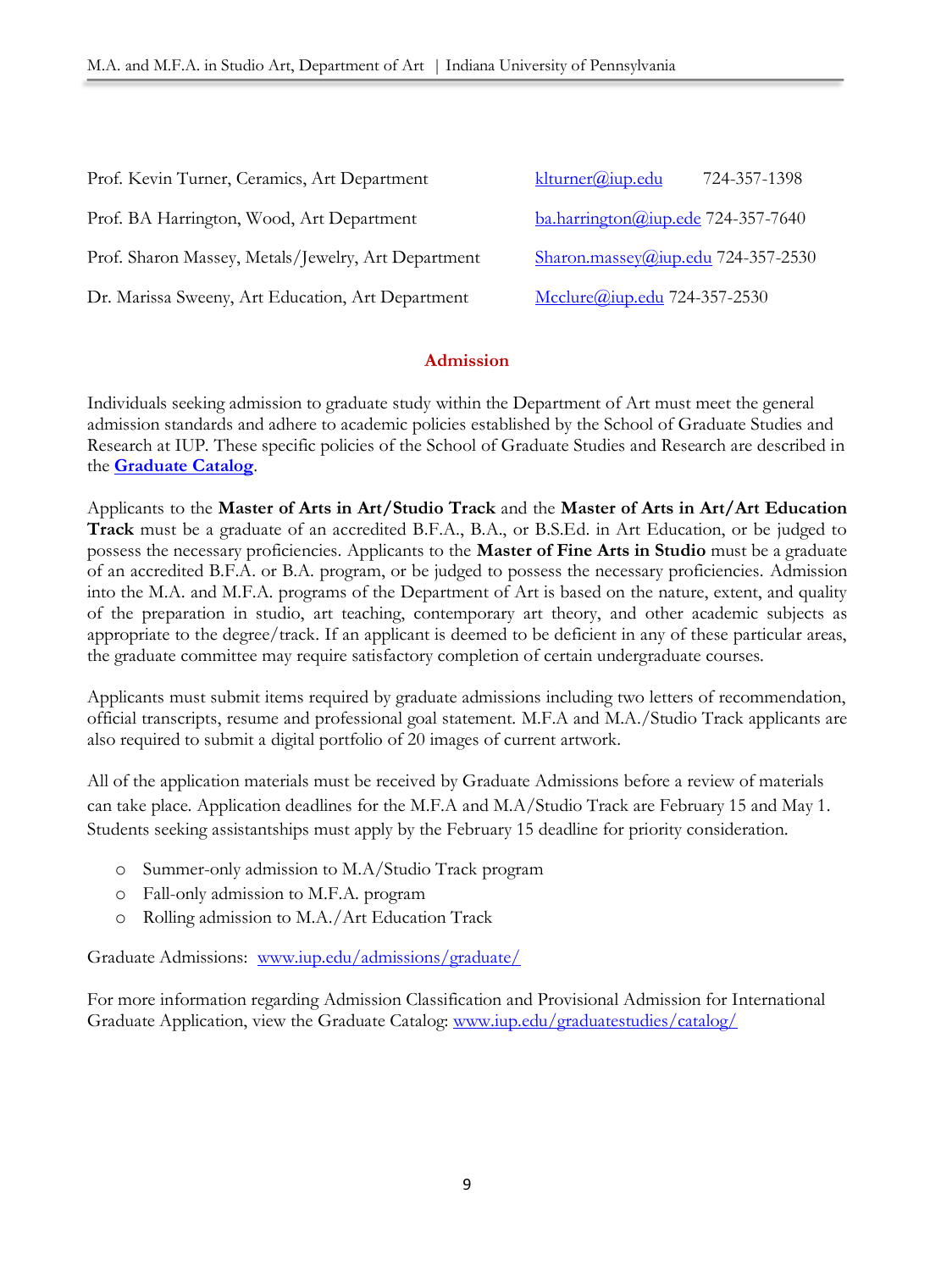### **Financial Assistance**

- o Office of Financial Aid:[www.iup.edu/financialaid/](http://www.iup.edu/financialaid/)
- o Internal Grant Funding Opportunities for Research:<http://www.iup.edu/research/resources/>

# **Assistantships**

If you have been awarded an assistantship, your assignment is an opportunity to work closely with and learn from a faculty member and to engage in a meaningful exchange with other students. The pool of applicants applying for assistantships is very competitive and is granted based on available funds, timely submission of application for priority consideration, as well as the quality of application materials and artistic merit.

# **Letter of Agreements**

Once you have been offered an assistantship, an official University Letter of Agreement is prepared by the School of Graduate Studies and Research (SGSR) for your signature and is kept on record with the SGSR. The Letter of Agreement is prepared and sent via email to your IUP email address. This Letter of Agreement outlines your responsibilities for fulfilling your assistantship. Please sign this document immediately and return it as directed to the SGSR to ensure the award. Failure to sign and return your agreement by the deadline stated in your letter will result in your GA being rescinded. More details can be found at <http://www.iup.edu/graduatestudies/resources-for-current-students/assistantships/>

#### **Background Checks and Payroll**

If you have been awarded a graduate assistantship, then you will need to complete a criminal background check. All required background checks must be processed before you can proceed to payroll and begin to work. Information regarding your payroll process will be provided along with your Letter of Agreement. Paperwork must be submitted to Payroll Services in Sutton Hall. *Note: Some assistantship awards are processed semester to semester. If your award continues into the next semester, but were provided a one-term contract, you will need to revisit the payroll office again for the following semester.*

#### **Assignments and Duties**

The Graduate Coordinator will inform you of your specific assistantship assignments no later than the first week of each term. Every effort is made to place you in an appropriate setting according your skills and discipline. A second agreement is drafted between you and your faculty supervisor that outlines specific duties of your assistantship. This agreement is kept on record with the Graduate Coordinator. It is your responsibility to see that the agreement is drafted, signed and submitted at the beginning of each term.

Second year students are given preference to assignments that will provide interested students an opportunity in assisting faculty members in the classroom. The Collective Bargaining Agreement (CBA) for faculty does not allow for Master level graduate students to be listed as the faculty of record for a course. However, many faculty members utilize the services of graduate students to assist with important classroom duties while the faculty member is present.

Upon receiving your assistantship assignment, you are responsible for meeting with your faculty supervisor within one week of receiving your assignment. If, at any point in the semester, you are not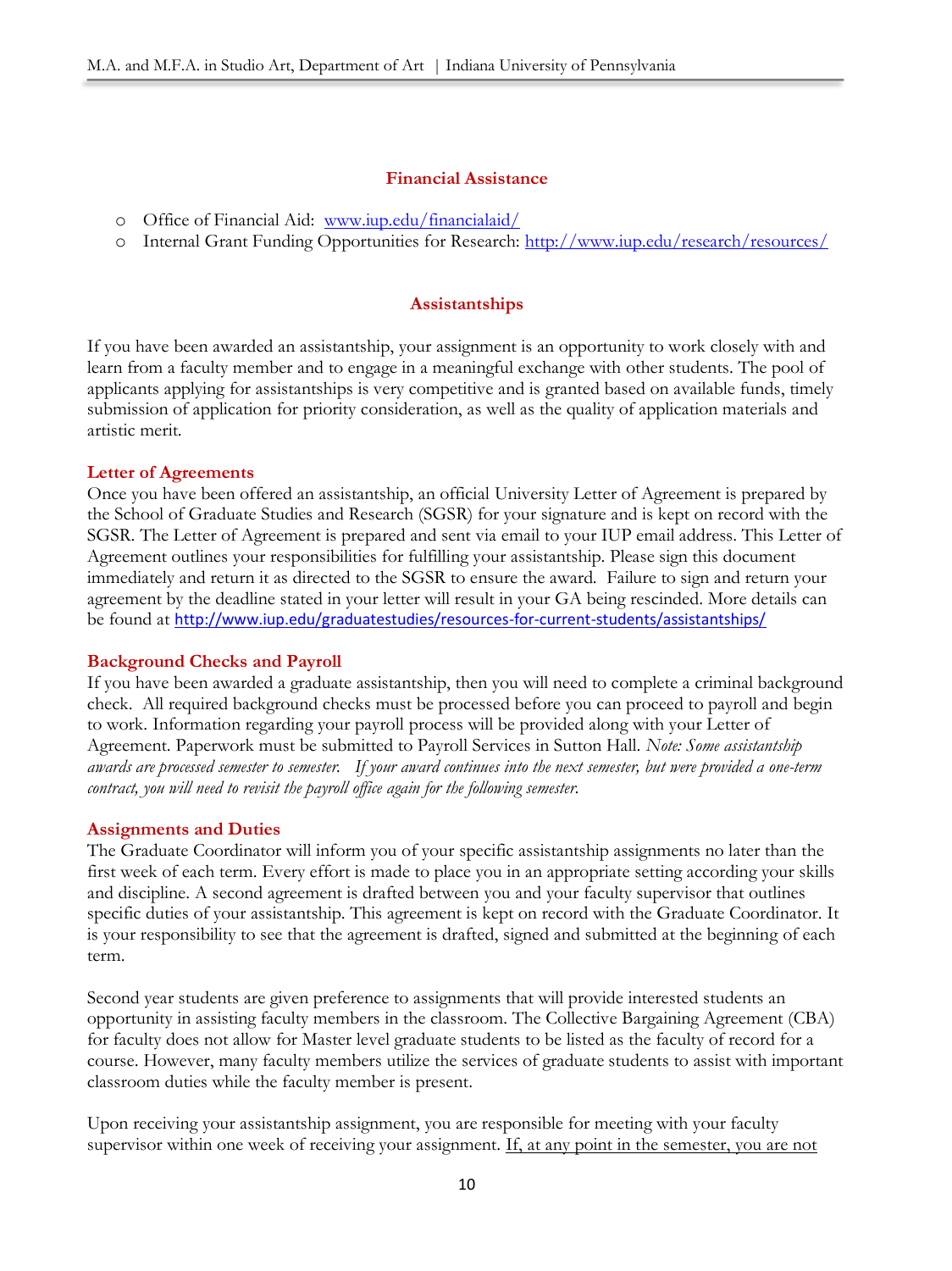able to fulfill your responsibilities for whatever reason, or you have dropped your enrollment status below fulltime, you must report this to your faculty supervisor and Graduate Coordinator immediately as well as the SGSR.

You are responsible for fulfilling all requirements of your assistantship duties as outlined in your agreement with your supervisor, including all weekly hours scheduled per week.

# **University Fees and Studio Lab Fees**

The tuition waiver offered as part of your assistantship does not cover University fees. You are still responsible for all assessed University fees. You can find a schedule of these fees at <http://www.iup.edu/bursar/tuitionfees/graduate/>

Many studios require consumable supply fees. These lab fees are specific to each course and faculty member, and can range from \$20-100. The faculty member will specify the particular supplies that these fees cover, such as metal, clay, canvas, etc. You are responsible for these fees and are not covered by your assistantship tuition waiver.

# **Second and Third Year Assistantship Application**

Your current assistantship offer is for your first year of studies only. You must reapply for an assistantship for the following year. Second year assistantships are competitive and not guaranteed. Assistantship allocations are dependent upon available funds, which can change from year to year, however, every effort is made to continue current levels of assistantship. Students must be in good academic standing making acceptable progress in their studio coursework, and performing well in their current GA duties to be eligible for a second year GA. Students who were not awarded an assistantship in their first year are eligible to apply for an assistantship for the following year. Third year assistantship awards are rare as their main purpose is to help with tuition. Students who remain on track should complete coursework by the summer of their second year. The third year is primarily for completion of the thesis exhibition and manuscript.

# **Submit:**

- 10 images of your best work created this past year on a PDF file.
- Artist's Statement.
- Reference(s) from current/past supervisor(s) \*see coordinator for form.

# **Criteria:**

- **•** Conceptual and Technical Development of work
- GPA and Programmatic Progress
- Written Skills (Artist's Statement)
- Prior Assistantship Performance
- Timely Submission of Materials for Priority Consideration
- Available Assistantship Funds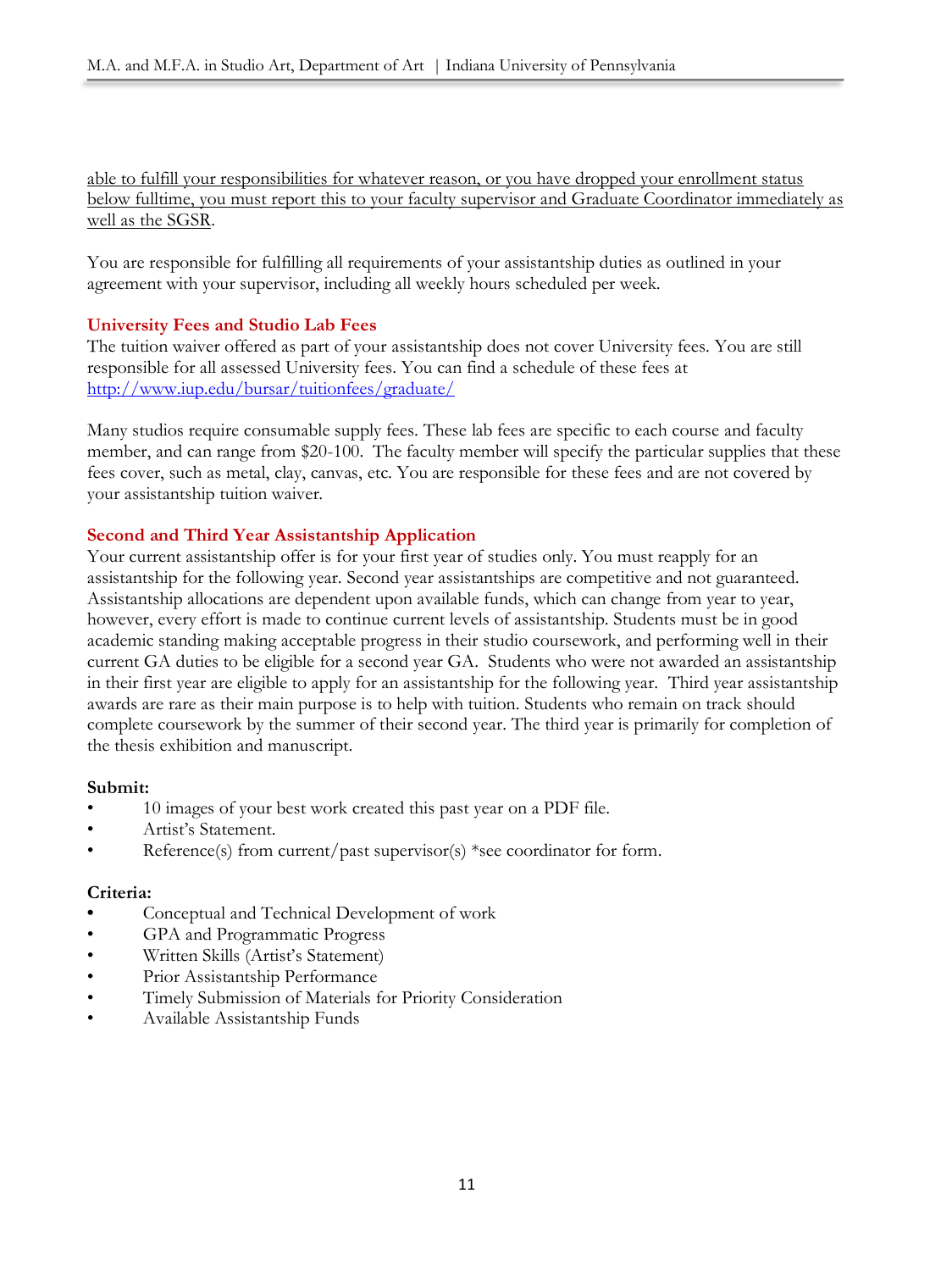# **Academic Advisement**

### **Graduate Coordinator**

The Graduate Coordinator is your program advisor. He/she is responsible for mentoring you in forming your thesis committee, completing your graduate study plans, scheduling classes and preparing for your reviews.

# **Academic Advisor**

Academic Advisor will help guide you through the academic requirements of your program, and provide your alternate pin number each term required to register for classes. The graduate coordinator in the art department serves as your academic advisor.

# **Departmental Graduate Committee**

Department Graduate Committee sets program policy, oversees curricular issues, recommends new applicants for admission, recommends graduate assistantship awards to students, and reviews student progress midway through their program. This committee is invited to participate in a student's final oral defense of his or her thesis exhibition or MA Project. Decisions regarding the student's successful defense and exhibition reside with the student's chosen Thesis Committee, Thesis Chairperson or MA Project Committee (see below).

# **M.F.A. Thesis Chair and Committee**

Your MFA thesis chair is the faculty member selected by you as your primary mentor for your MFA thesis exhibition and manuscript. Generally your advisor is the faculty member who coordinates your particular media area. The official selection of your Thesis Chair occurs when you submit your Research Topic Approval Form (RTAF) prior to your exhibit. Informally, this selection should occur after your successful completion of the First Year Review. See the Graduate Thesis Manual for specific procedures, deadlines and responsibilities. [http://www.iup.edu/graduatestudies/resources-for-current](http://www.iup.edu/graduatestudies/resources-for-current-students/research/thesis-dissertation-manual/)[students/research/thesis-dissertation-manual/](http://www.iup.edu/graduatestudies/resources-for-current-students/research/thesis-dissertation-manual/)

The MFA Thesis Committee is also selected by you, and should be composed of your Thesis Chairperson in addition to two Art Department faculty members. On occasion, members who teach in other departments or institutions can serve on your committee but must be approved by the SGSR. If you plan to have an external member, please consult your Thesis Chair and Graduate Coordinator. The committee's function is to guide you through the concluding phase of the program, approve the MFA exhibition, arrange the final oral examination and assist you with your thesis manuscript. Check with the Graduate Coordinator if a change in committee membership is necessary or if a sabbatical leave should interrupt the committee. The committee is officially formed when the RTAF is submitted to the SGSR in the spring semester of your second year**.** See the Graduate Thesis Manual for specific procedures, deadlines and responsibilities. [http://www.iup.edu/graduatestudies/resources-for-current](http://www.iup.edu/graduatestudies/resources-for-current-students/research/thesis-dissertation-manual/)[students/research/thesis-dissertation-manual/](http://www.iup.edu/graduatestudies/resources-for-current-students/research/thesis-dissertation-manual/)

# **M.A. Project Chair and Committee**

Your M.A. Project Committee is comprised of a two Art Department faculty members who will help guide you for your M.A. project. The student's M.A. project proposal must be approved by the student's committee and is orally defended by the student before the during the M.A. midyear review. If approved, the student then must present the project at the culmination of his or her research (M.A./Art Ed Track)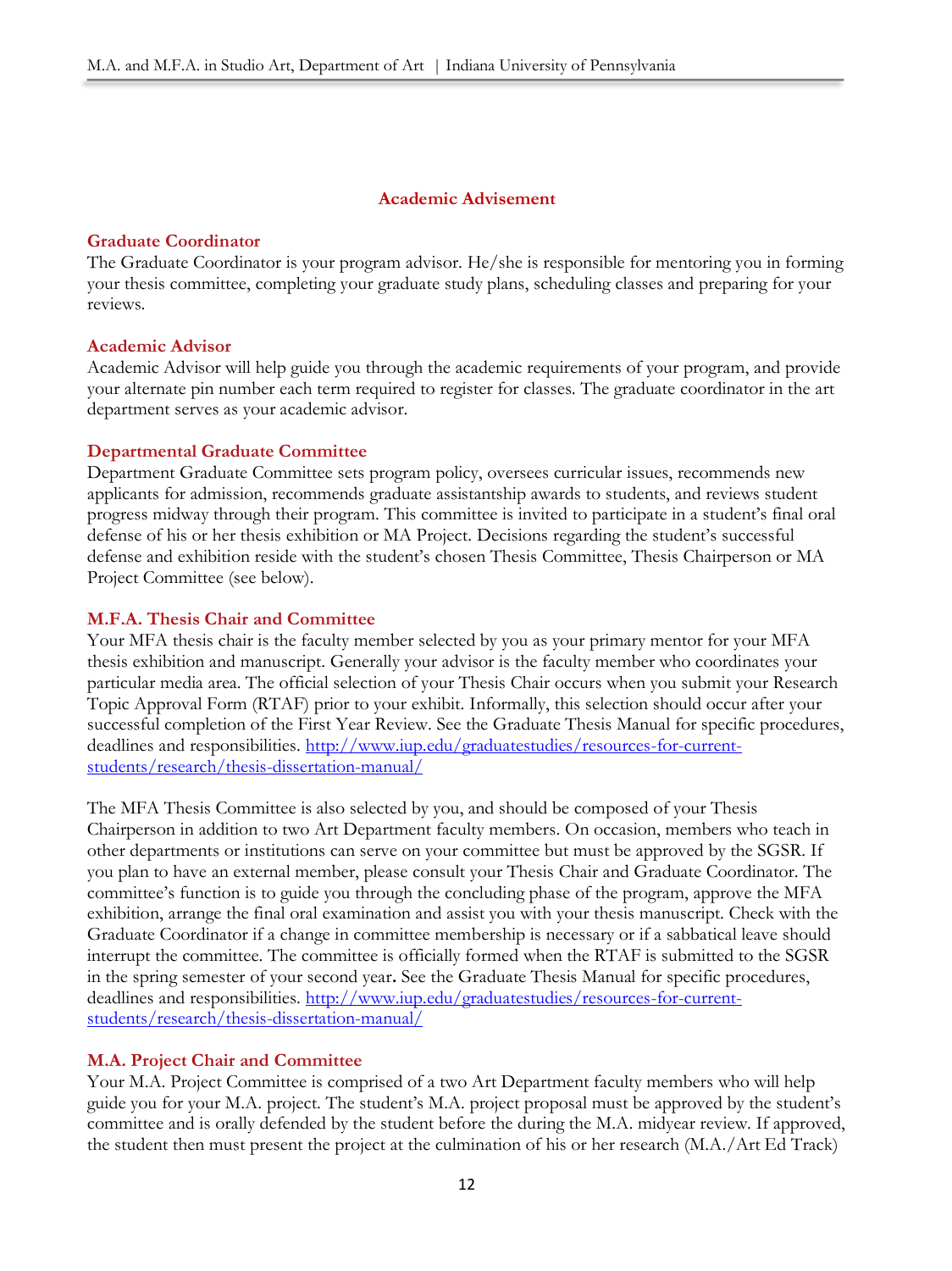or once his or her M.A. exhibition is installed (M.A./Studio Track) and orally defend the completed project before the graduate committee. Please see the Graduate Coordinator for the specific requirements of the M.A. Project Proposal.

# **Studio Policies**

# **Individual Studio Assignment**

M.F.A. and M.A./Studio Track students are provided an individual studio space for your use. Your graduate coordinator will assign a space upon your arrival at the beginning of your studies in accordance with your media requirement. Part-time students are not guaranteed an individual studio and are assigned a space as available each term.

Steady acceptable progress in your coursework and/or toward your exhibition must be demonstrated to retain studio privileges. If your MFA show extends beyond the third year, or your MA show is delayed to a second year, a studio space cannot be guaranteed and will be assigned based upon availability. The intended purpose of the studio is to be an active work space. If the studio is used solely as storage, or other purposes not directly related to your coursework or exhibition, studio privileges may be revoked.

All electronic devices and valuables are to be secured by the student, at their own risk. It is always preferable to store these items off-premises. In addition, please do not store food in the studios as it attracts unwelcome visitors. Overnight sleeping in studios is also strictly prohibited.

# **Studio Etiquette**

Be a respectful studio mate to your fellow students: 1.) Do not play loud music, 2.) Only visit another student's space when invited, 3.) Refrain from disruptive or dangerous behavior, 4.) No not store or use illegal substances such as drugs/alcohol or dangerous items such as firearms in your studio as they are STRICTLY FORBIDDEN, 5.) Do not paint or draw on the walls or floors of your studio in lieu of paper or canvas, 6.) Keep your studio free from safety and fire hazards and, 7.) For you safety, keep outside doors locked when you are working in the studio. Your studio must be returned to a clean condition and free of trash upon completion of your degree. Keys should be returned to the graduate coordinator.

# **Toxic Materials and Proper Use**

Under no circumstances should hazardous materials be stored in your studio, Solvents must be stored in approved fire-safe containers provided specifically for this purpose. Turpentine rags must be disposed in provided fire-safe cans. Studio spaces are to remain orderly and free of safety hazards. All completed work must be stored in your studio, or off campus. Failure to maintain a studio could result in loss of its use.

# **Classroom Studios**

Area studios are for the exclusive use of students who are currently enrolled in a course. Use of the facilities by students not currently enrolled in a course must be prearranged and requires the consent of the area professor. When appropriate, a student may be asked to reimburse the studio for consumables used in the making of their work. Failure to follow the area's studio policies and safety protocol will result in the permanent loss of studio privileges.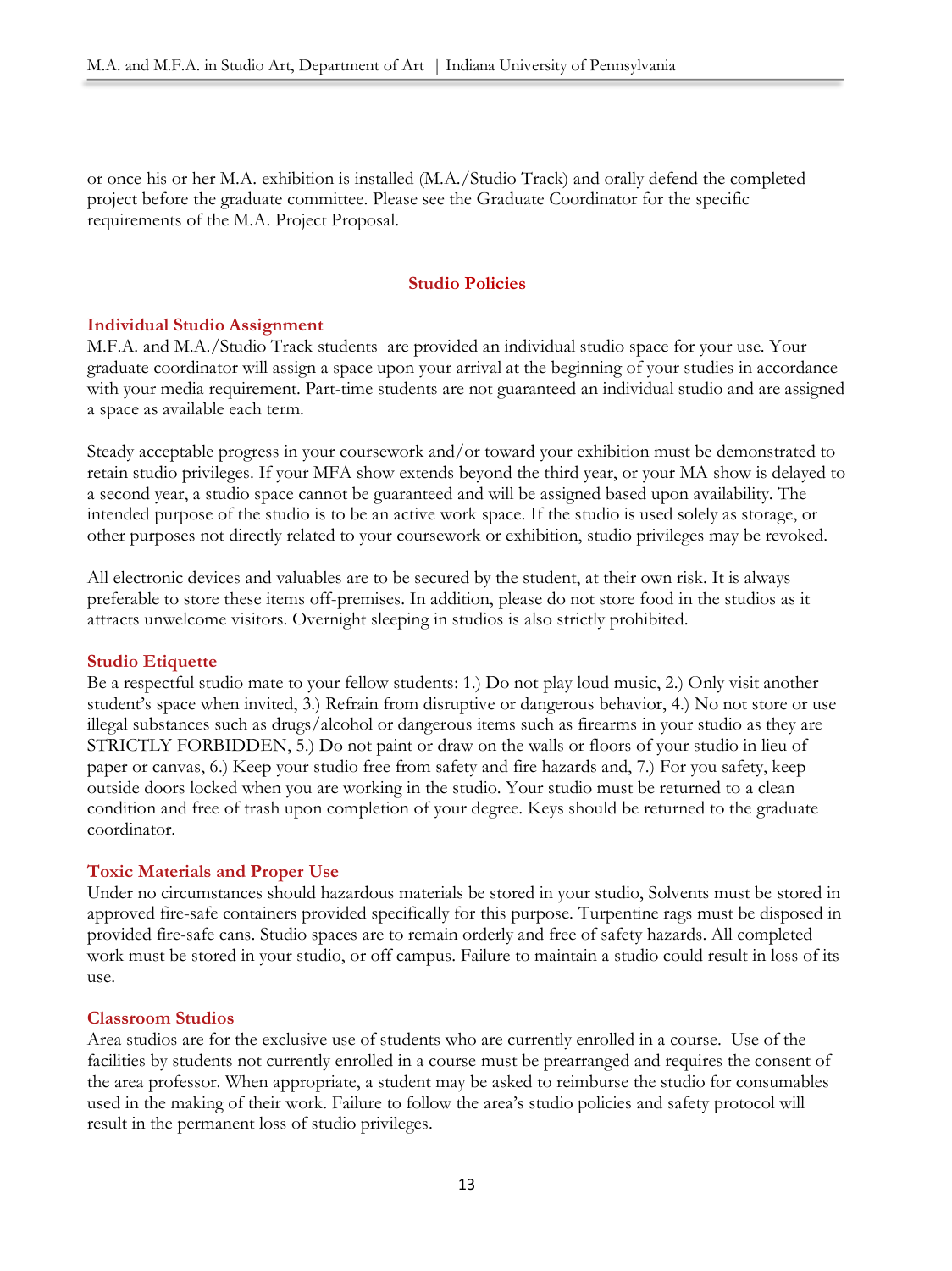# **Woodworking Studios**

Personal hand tools and specialty tooling are to be provided by the student. The student is to provide abrasives, finishes, and materials not included as part of the course Lab Fee. What is being provided as part of the course Lab Fee is to be explicitly understood between the student and course faculty member. Otherwise, materials are to be acquired/supplied by the student. If acquired through the Center, payment is to be arranged with the Center's Faculty using the Center's purchase system. There is to be no application of finish or the use of other aromatic substances in the Bench and Design areas.

# **Keys**

A student whose studio assignment is in Sprowls Hall must see the graduate coordinator for a key to access your individual studio and building. A student whose studio assignment is in Robertshaw Building must see Prof. Turner or Prof. Derry for keys. In some cases, safety training must occur prior to issuing a key to particular studio classrooms, such as in print media and wood. You must return keys as soon as you move out of your studio at the completion of your thesis exhibition

# **Mailbox**

All graduate students are assigned a mailbox in the Art Department copy room,  $1<sup>st</sup>$  Floor of Sprowls Hall. Phone messages, mail, etc. are placed in the mailboxes so check often.

# **Building Access**

Graduate students will have 24-hour access to their studios and building. After an established time, undergraduates must exit the building. It is important that you respect these restricted hours for undergraduates, which have been established for safety and liability purposes. Please do not leave doors propped open after hours as this may result in a loss of open access for the entire program.

# **Gray Space, Robertshaw**

The gray space is intended as an important presentation space for ceramic and sculpture courses. Graduate students wishing to reserve the gallery for installations, exhibitions, and documentation purposes must seek permission from area heads in both ceramics and sculpture. It is the student's responsibility to patch, paint, and sweep the gallery after their use of the space.

# **Computers**

Computers are provided for the use of grads in a location either nearby or in your studios. Report issues with studio computers to your faculty member who will submit a work order. University lab information can be found at online at the student help desk at<http://www.iup.edu/finearts/technology/default.aspx>

# **Visual Resource Center**

You can check out a digital camera and/or video projector through the Visual Resource Center located in Sprowls Hall. Several computers are also available for your use in the Visual Resource Center in Sprowls Hall. Here you will find internet access, Adobe Creative Suite (Photoshop, Illustrator, InDesign, Dreamweaver, Flash), Premier, Final Cut Express, Microsoft Office, and a flatbed scanner. Additional equipment is available through Stableton Library, Technology Services located next to the reference desk at 102D. Available items on a three or four day loan include: 35mm camera; camcorders; voice recorders; tripods, photo flood light kits; USB recording microphone; 250 gig firewire hard drives; LCD projector; and projector screen.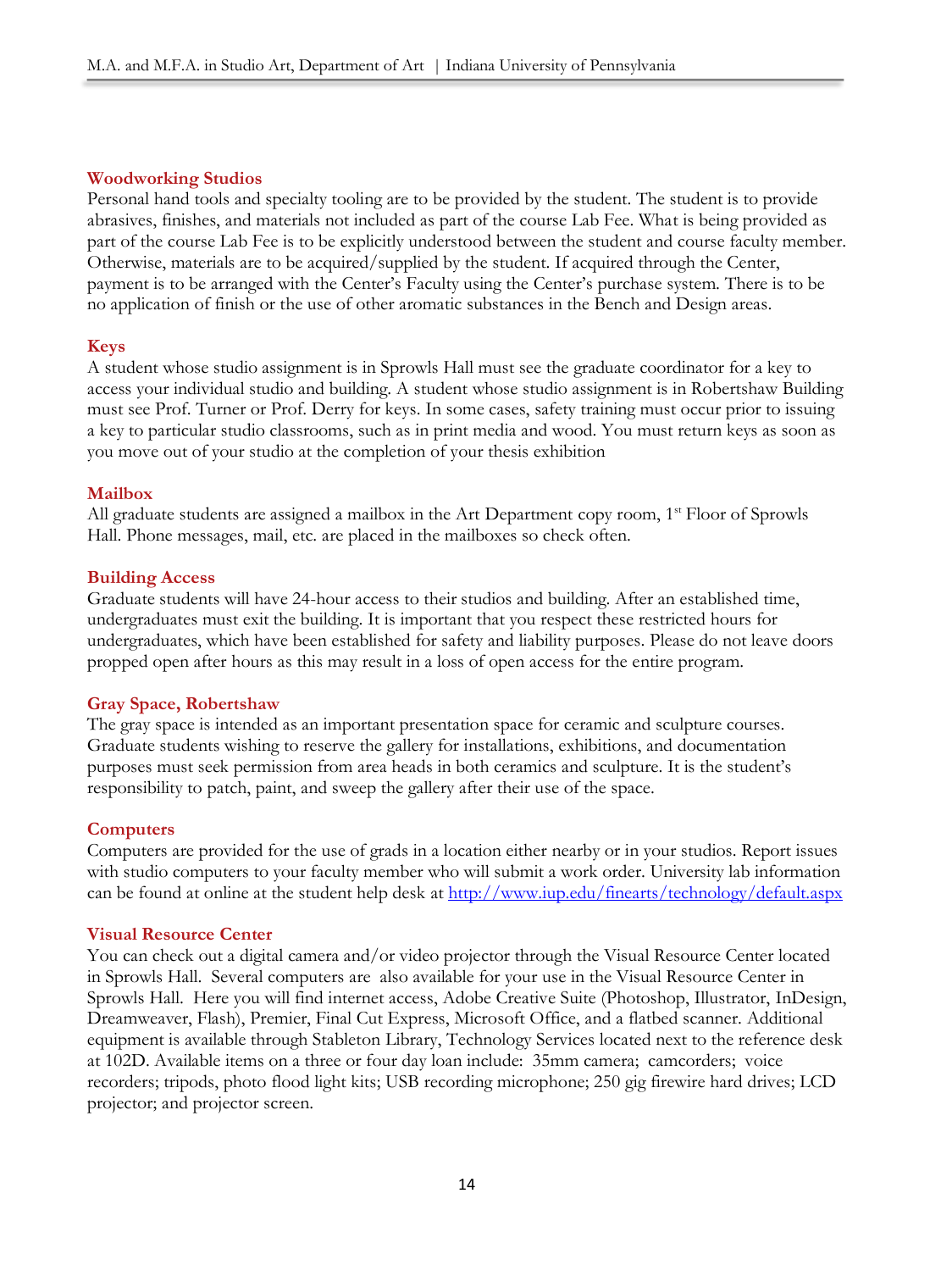#### **Campus Resources & Student Support**

The School of Graduate Studies and Research: [www.iup.edu/graduatestudies/](http://www.iup.edu/graduatestudies/) Graduate Catalog: [www.iup.edu/graduatestudies/catalog/](http://www.iup.edu/graduatestudies/catalog/) Office of the Bursar: [www.iup.edu/bursar/](http://www.iup.edu/bursar/) Office of the Registrar: [www.iup.edu/registrar/](http://www.iup.edu/registrar/) Disability Support Services: [www.iup.edu/disabilitysupport/](http://www.iup.edu/disabilitysupport/) IUP Campus Library [www.iup.edu/library/](http://www.iup.edu/library/)  MyIUP: [www.iup.edu/myiup/](http://www.iup.edu/myiup/) Applied Research Lab: [www.iup.edu/arl/](http://www.iup.edu/arl/) IT Support Center: [www.iup.edu/itsupportcenter/](http://www.iup.edu/itsupportcenter/) Veterans and Service Members: [www.iup.edu/itsupportcenter/](http://www.iup.edu/itsupportcenter/) IUP Writing Center: [www.iup.edu/writingcenter/](http://www.iup.edu/writingcenter/) IUP Career and Professional Development Center<http://www.iup.edu/career/> IUP Parking Services and Visitor Center<http://www.iup.edu/parking/> University Police<http://www.iup.edu/police/> | 724-357-2141 Crisis Intervention 24/7 Hotline: 1 - 877 - 333- 2470*.* 

# **IUP Email**

IUP offers an email account to all active students. **Your IUP email address is the primary means by with the university will contact you with official information and you should use for all IUP official communications. It is your responsibility to check your IUP email regularly.** Visit [www.iup.edu/itsupportcenter/howTo.aspx?id=23401](http://www.iup.edu/itsupportcenter/howTo.aspx?id=23401) to learn more about setting up this account. For more information regarding University policy on email communication, view the Graduate Catalog: [www.iup.edu/graduatestudies/catalog/](http://www.iup.edu/graduatestudies/catalog/)

#### **Graduate Student Assembly**

The Graduate Student Assembly (GSA) represents the graduate student body's interests at IUP and within the Indiana community. The GSA makes recommendations related University-wide and graduatespecific policies and in areas of concern in the cultural, intellectual, and social life of the part- and fulltime graduate student. Visit [www.iup.edu/graduatestudies/gsa](http://www.iup.edu/graduatestudies/gsa) for more information.

#### **Graduate Art Association**

The Graduate Art Association (GAA) sponsors a visiting artist series each year. Two internationally renowned artists and/or critics are invited by the students, which organize his or her visit to IUP. The distinguished guests will conduct individual studio visits for one-on-one critiques with students. In addition, the invited artist/scholar will present a talk on his or her creative work. GAA members are responsible for all aspects of the visiting artist/scholar series including advertising. Please seek advice from your faculty advisor and previous GAA officers to properly prepare for this experience. Much preparation is necessary for these visits and requires a high level of professional performance by every graduate student. All publicity must be reviewed and approved by the GAA faculty advisor, Sean Derry.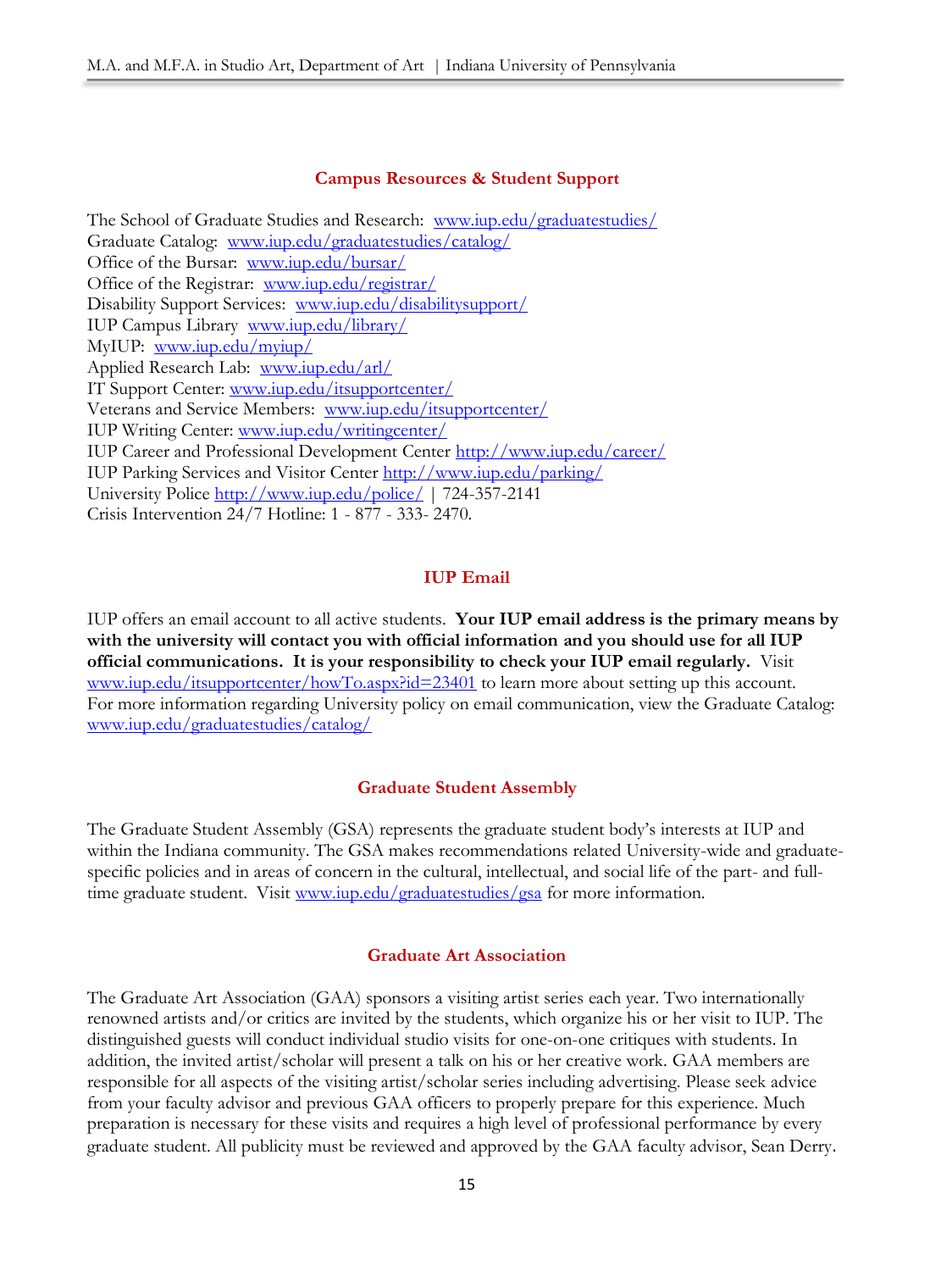### **Programs and Degrees**

### **Master of Arts in Art/Studio Track**

The MA in Art/Studio Track is a practice oriented program leading to the creation of works of art, contributing to a body of knowledge and practice in the discipline. Emphasis will be placed on the student's capacity to engage artistically and intellectually beyond the major specialization and connect art to other fields and issues, developing different types of inquiry, formal research and practice. The program of study will lead to the production of a body of work and culminate in a M.A. Exhibition.

The Studio Track is a hybrid program that requires mostly face to face courses during the regular academic year. The track requires a three-week summer intensive face to face course over two consecutive summers. This program is also appropriate for educators seeking to fulfill PDE Level II Certificate Requirements.

# **I. Major Concentration<sup>1</sup> (24 credits)**

| ART 610 Creative Inquiry: Visual Concepts                                    | 3 cr.  |
|------------------------------------------------------------------------------|--------|
| ART 611 Creative Inquiry: Inter-Media Contexts                               | 3 cr.  |
| Graduate-level studio courses. <sup>2,3</sup> (at least 6 credits must be in | 12 cr. |
| the same studio area)                                                        |        |
| ART 620 Art and Visual Culture (online)                                      | 3 cr.  |
| Select one course from the following:                                        |        |
| ART 680 Graduate Studio Critique                                             | 3 cr.  |

#### **II. Graduate-Level Elective (3 credits)**

#### **III. Synthesis (3 credits)**

| ART 740 | M.A. Exhibition | 3 cr. |
|---------|-----------------|-------|
|         |                 |       |

#### **Total 30 cr**.

1. Student will submit a MA Project Proposal and undergo a candidacy review upon completion of 12-15 credits 2. Graduate-level studio courses that count toward the concentration are:

- ART 560 Graduate Studio in Jewelry and Metal Work
- Graduate Studio in Ceramics ART 572
- Graduate Studio in Sculpture ART 573
- Graduate Studio in Oil Painting ART 574
- Graduate Studio in Drawing ART 575
- Graduate Studio in Woodworking ART 576

3 . Select Graduate studio courses in concert with M.A. Project goals as approved by the student's M.A. Project Committee.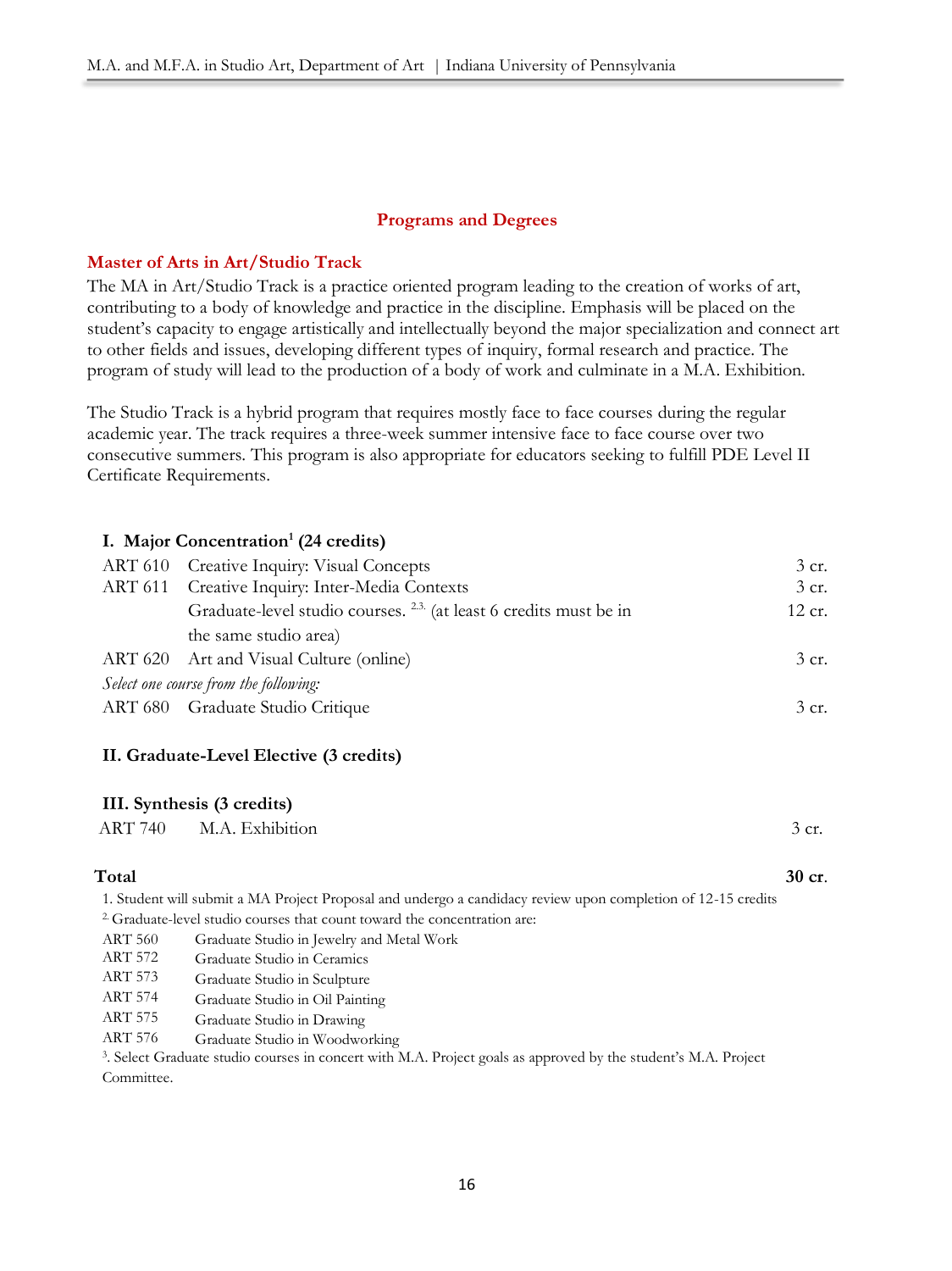|                        | <b>YEAR ONE: Summer Session Two</b>                           |         |
|------------------------|---------------------------------------------------------------|---------|
| <b>ART 610</b>         | Creative Inquiry: Visual Concepts (3 weeks in July)           | $3$ cr. |
|                        |                                                               |         |
| <b>Fall Semester</b>   |                                                               |         |
|                        | Graduate Level Studio                                         | 3 cr.   |
|                        | Graduate Level Studio                                         | 3 cr.   |
| <b>ART 620</b>         | Art and Visual Culture (online)                               | 3 cr.   |
| <b>Spring Semester</b> |                                                               |         |
| <b>ART 680</b>         | Graduate Studio Critique                                      | $3$ cr. |
|                        | Free Elective                                                 | $3$ cr. |
|                        | Graduate Level Studio                                         | $6$ cr. |
|                        | Mid Year Review and M.A. Project Proposal Submission In March |         |
|                        |                                                               |         |
|                        | <b>YEAR TWO: Summer Session Two</b>                           |         |
| <b>ART 611</b>         | Creative Inquiry: Inter Media Contexts (3 weeks in July)      | 3 cr.   |
| <b>ART 740</b>         | M.A. Exhibition                                               | 3 cr.   |
|                        | M.A. Project Oral Defense                                     |         |
|                        | Total                                                         | 30 cr.  |
|                        |                                                               |         |

# **Progression through the M.A./Studio Track Program**

\*May vary based upon course offering availability and sequencing

# **Master of Arts in Art/Art Education Track**

The M.A in Art/Art Education Track is a research-oriented program concerned with contemporary theories and developments in art and art education. The program is directed toward a deepening understanding of the relationships among art and design specializations such as studio, curriculum, art theory and visual culture through pedagogical research and/or practice, and culminates in an independent research project.

The Art Education Track is designed to accommodate the working art educator and is offered mostly online with an intensive 3 week face to face studio course required over two consecutive summers. The Art Education Track requires two years of consecutive part-time study to complete the program.

| I. Major Concentration <sup>1</sup> (24 credits) |                                                 |           |  |
|--------------------------------------------------|-------------------------------------------------|-----------|--|
| <b>ART 610</b>                                   | Creative Inquiry: Visual Concepts               | 3 credits |  |
| <b>ART 611</b>                                   | Creative Inquiry: Inter-Media Contexts          | 3 credits |  |
| <b>ART 525</b>                                   | Critical Practice                               | 3 credits |  |
| <b>ART 620</b>                                   | Art and Visual Culture                          | 3 credits |  |
| <b>ART 615</b>                                   | Art Seminar                                     | 3 credits |  |
| <b>ARED 640</b>                                  | Curriculum Theory and Practice                  | 3 credits |  |
| <b>ARED 730</b>                                  | Teaching Studio Art                             | 3 credits |  |
|                                                  | Select one course from the following:           | 3 credits |  |
| <b>ACE 600</b>                                   | Introduction to Instructional Technology Design | 3 credits |  |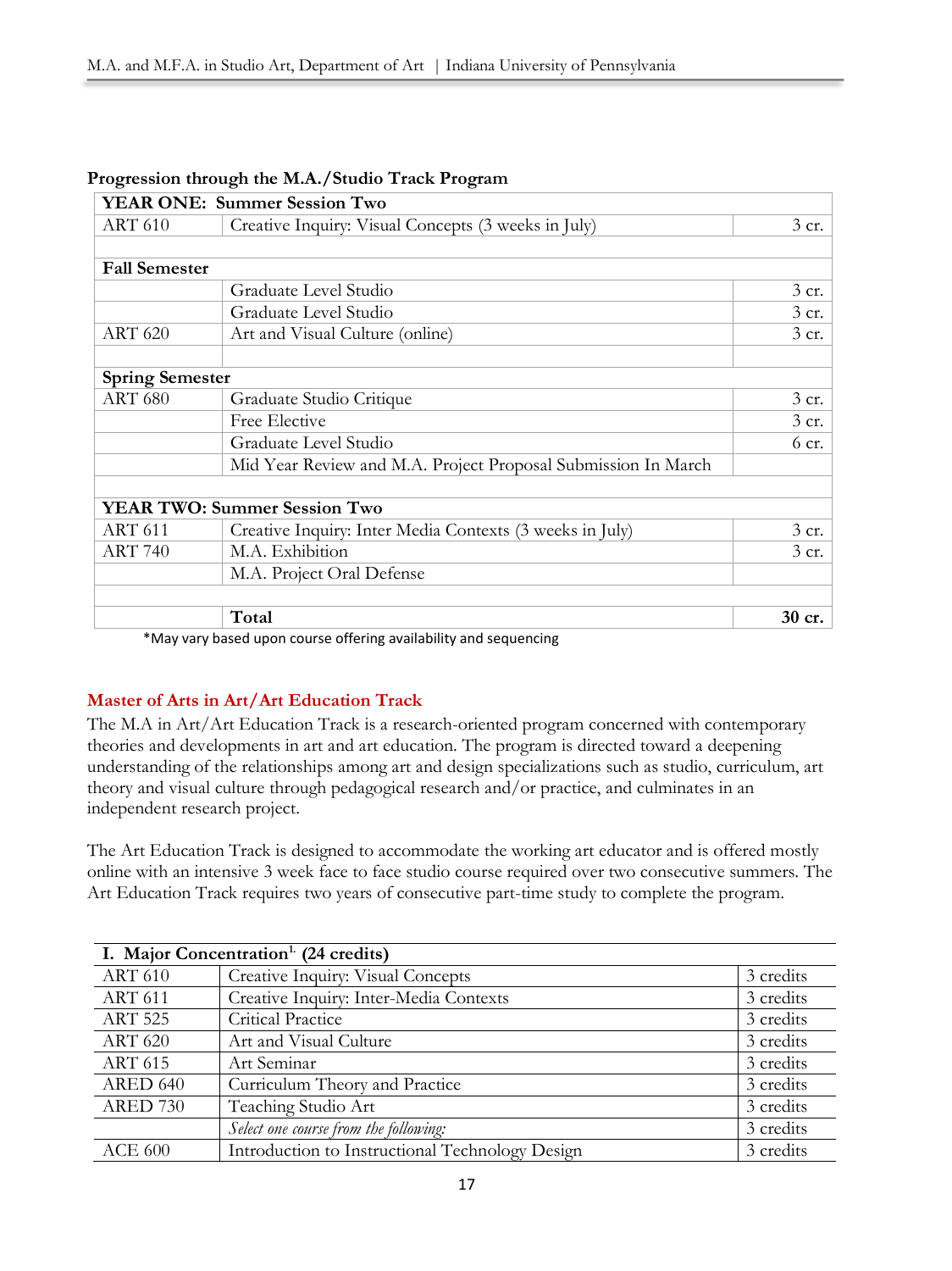| <b>ACE 640</b>  | Community Based Education                                                       | 3 credits |
|-----------------|---------------------------------------------------------------------------------|-----------|
| <b>EDEX 569</b> | Education of Personals with Emotional, Behavioral Disorders,                    | 3 credits |
|                 | Learning Disabilities or Brain Injury                                           |           |
| EDEX 578        | Education of Persons with Mental Retardation, Developmental<br>3 credits        |           |
|                 | Disabilities and Physical/Multiple Disabilities                                 |           |
| EDSP 748        | Fundamental of Behavior Change                                                  | 3 credits |
| EDSP 576        | Foundations of Behavior Analysis                                                | 3 credits |
| EDSP 577        | Assessment of Student Learning                                                  | 3 credits |
|                 |                                                                                 |           |
|                 |                                                                                 |           |
| IV.             | <b>Graduate Level Elective (3 credits)</b>                                      |           |
|                 |                                                                                 |           |
| V.              | Synthesis (3 credits)                                                           |           |
| <b>ART 699</b>  | Independent Study <sup>1</sup>                                                  | 3 credits |
|                 |                                                                                 |           |
|                 | Total 30 credits                                                                |           |
|                 |                                                                                 |           |
|                 | Student will submit a proposal for their Synthesis Independent Research Project |           |
|                 | and undergo a candidacy review upon the completion of 12-15 credits             |           |

# **Progression through the M.A./Art Education Track Program**

# **Starting in Odd-numbered Year**

| <b>YEAR ONE</b>         |                         |                        |                             |
|-------------------------|-------------------------|------------------------|-----------------------------|
| <b>Summer 1 Session</b> | <b>Summer 2 Session</b> | Fall                   | <b>Spring</b>               |
| <b>ART 615</b>          | <b>ART 610</b>          | <b>ART 730</b>         | <b>ART 525</b>              |
| Art Seminar (online)    | Visual Concepts (on     | Teaching Studio Art    | Critical Practice           |
|                         | campus, 3 wk studio)    | (online)               | (online)                    |
|                         | in $\text{July}$        |                        |                             |
| <b>YEAR TWO</b>         |                         |                        |                             |
| <b>ART 640</b>          | <b>ART 611</b>          | <b>ART 620</b>         | <b>ART 699</b>              |
| Curriculum Theory       | Intermedia Contexts     | Art and Visual Culture | <b>Independent Research</b> |
| and Practice (online)   | (On campus, 3 wk)       | (online)               | Project                     |
|                         | studio in July)         |                        |                             |
| Pedagogy Elective       | Free elective (online)  |                        |                             |
| (online)                | or campus)              |                        |                             |
| Candidacy Review        |                         |                        |                             |

# *Starting in Even-numbered Year*

| <b>YEAR ONE</b>         |                         |                        |                   |
|-------------------------|-------------------------|------------------------|-------------------|
| <b>Summer 1 Session</b> | <b>Summer 2 Session</b> | Fall                   | <b>Spring</b>     |
| <b>ART 640</b>          | <b>ART 611</b>          | <b>ART 620</b>         | <b>ART 525</b>    |
| Curriculum Theory       | Intermedia Contexts     | Art and Visual Culture | Critical Practice |
| and Practice (online)   | (On campus, $3$ wk      | (online)               | (online)          |
|                         | studio in July)         |                        |                   |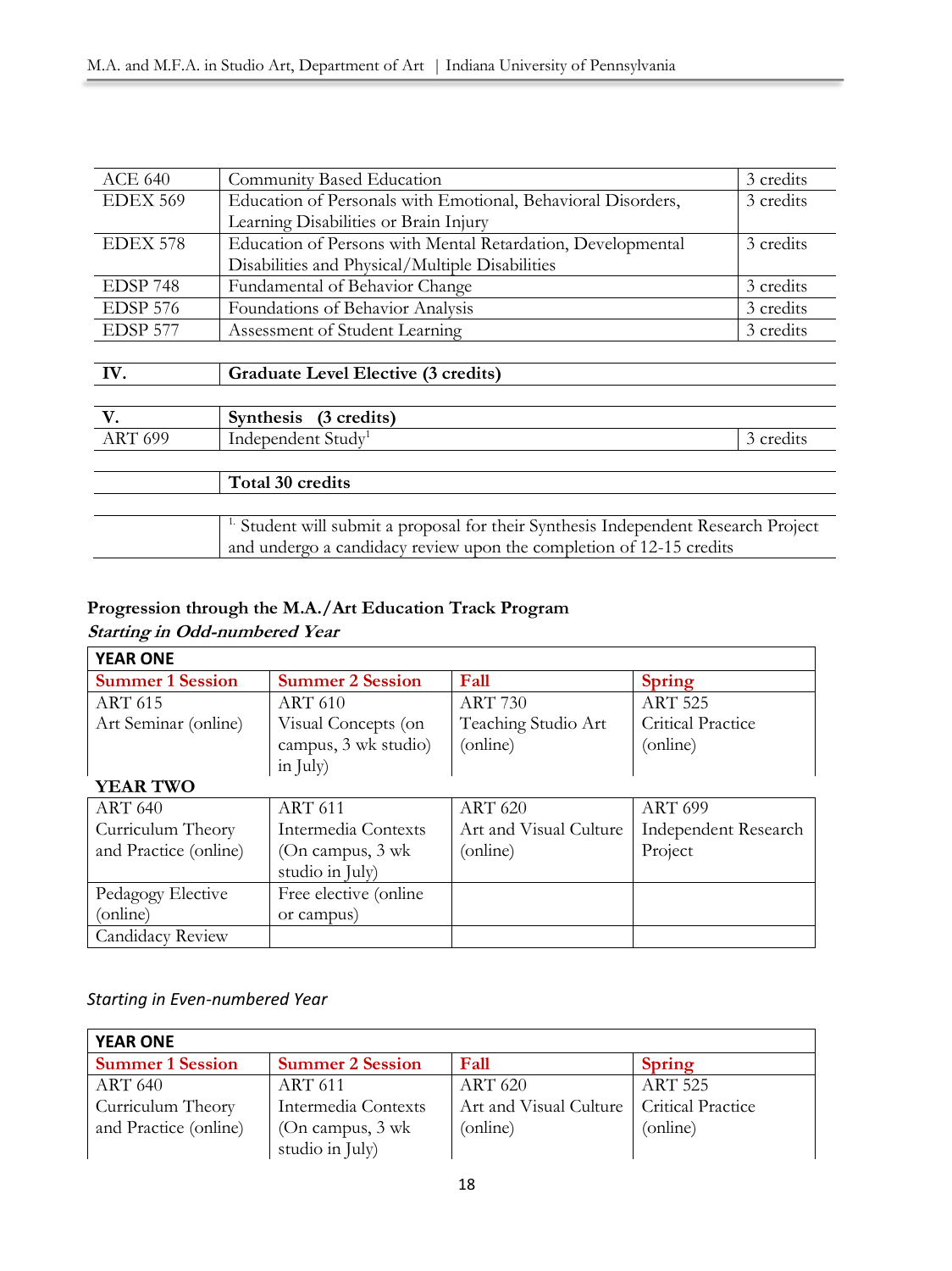| <b>YEAR TWO</b>         |                        |                     |                             |
|-------------------------|------------------------|---------------------|-----------------------------|
| <b>ART 615</b>          | <b>ART 610</b>         | <b>ART 730</b>      | <b>ART 699</b>              |
| Art Seminar (online)    | Visual Concepts (on    | Teaching Studio Art | <b>Independent Research</b> |
|                         | campus, 3 wk studio)   | (online)            | Project                     |
|                         | in July)               |                     |                             |
| Pedagogy Elective       | Free elective (online) |                     |                             |
| (online)                | or campus)             |                     |                             |
| <b>Candidacy Review</b> |                        |                     |                             |

# **Master of Fine Arts in Studio Art**

The 60-credit M.F.A. signals the highest level of professional competence in the Fine Arts. It requires the development of a verbally and visually articulate argument in a chosen medium, such as Painting, Drawing, Sculpture, Metals, Woodworking, Ceramics, and tans-media collaborations. The art student's research and development culminate in a written thesis and a mature body of artwork presented in a thesis exhibition. Art students who desire professional practice or university/college level teaching upon graduation should choose the M.F.A. program. Preparation for professional practice and teaching in higher education is exercised through rigorous, diverse components of the program such as critiques, studies in contemporary culture in the contexts of art history, art theory and criticism.

|                                          | I. Studio Specialization (33 credits)                                              |            |  |  |  |
|------------------------------------------|------------------------------------------------------------------------------------|------------|--|--|--|
| Major Studio Concentration <sup>2</sup>  |                                                                                    | 21 credits |  |  |  |
| <b>ART 680</b>                           | Graduate Studio Critique <sup>2</sup>                                              | 9 credits  |  |  |  |
|                                          | Select one from the following                                                      | 3 credits  |  |  |  |
| <b>ART 610</b>                           | Creative Inquiry: Visual Concepts                                                  |            |  |  |  |
| <b>ART 611</b>                           | Creative Inquiry: Inter-Media Contexts                                             |            |  |  |  |
|                                          |                                                                                    |            |  |  |  |
|                                          | II. Studies in Visual Culture, Art History and Pedagogy (12 credits                |            |  |  |  |
| <b>ART 620</b>                           | Art and Visual Culture (online)                                                    | 3 credits  |  |  |  |
| ARHI 683                                 | Graduate Seminar in Theory and Criticism                                           | 3 credits  |  |  |  |
| <b>ART 615</b>                           | Art Seminar (online)                                                               | 3 credits  |  |  |  |
| <b>ART 730</b>                           | Teaching Studio Art (online)                                                       | 3 credits  |  |  |  |
|                                          |                                                                                    |            |  |  |  |
|                                          | III. Graduate-Level Studio Electives (6 credits)                                   |            |  |  |  |
|                                          |                                                                                    | 6 credits  |  |  |  |
| IV. Graduate-Level Electives (6 credits) |                                                                                    |            |  |  |  |
|                                          |                                                                                    | 6 credits  |  |  |  |
| IV. Thesis Requirement (3 credits)       |                                                                                    |            |  |  |  |
| <b>ART 795</b>                           | M.F.A. Thesis/Exhibition                                                           | 3 credits  |  |  |  |
|                                          |                                                                                    |            |  |  |  |
| Total                                    | (60 credits)                                                                       |            |  |  |  |
|                                          | <sup>1.</sup> Students undergo a candidacy review upon completion of 18-24 credits |            |  |  |  |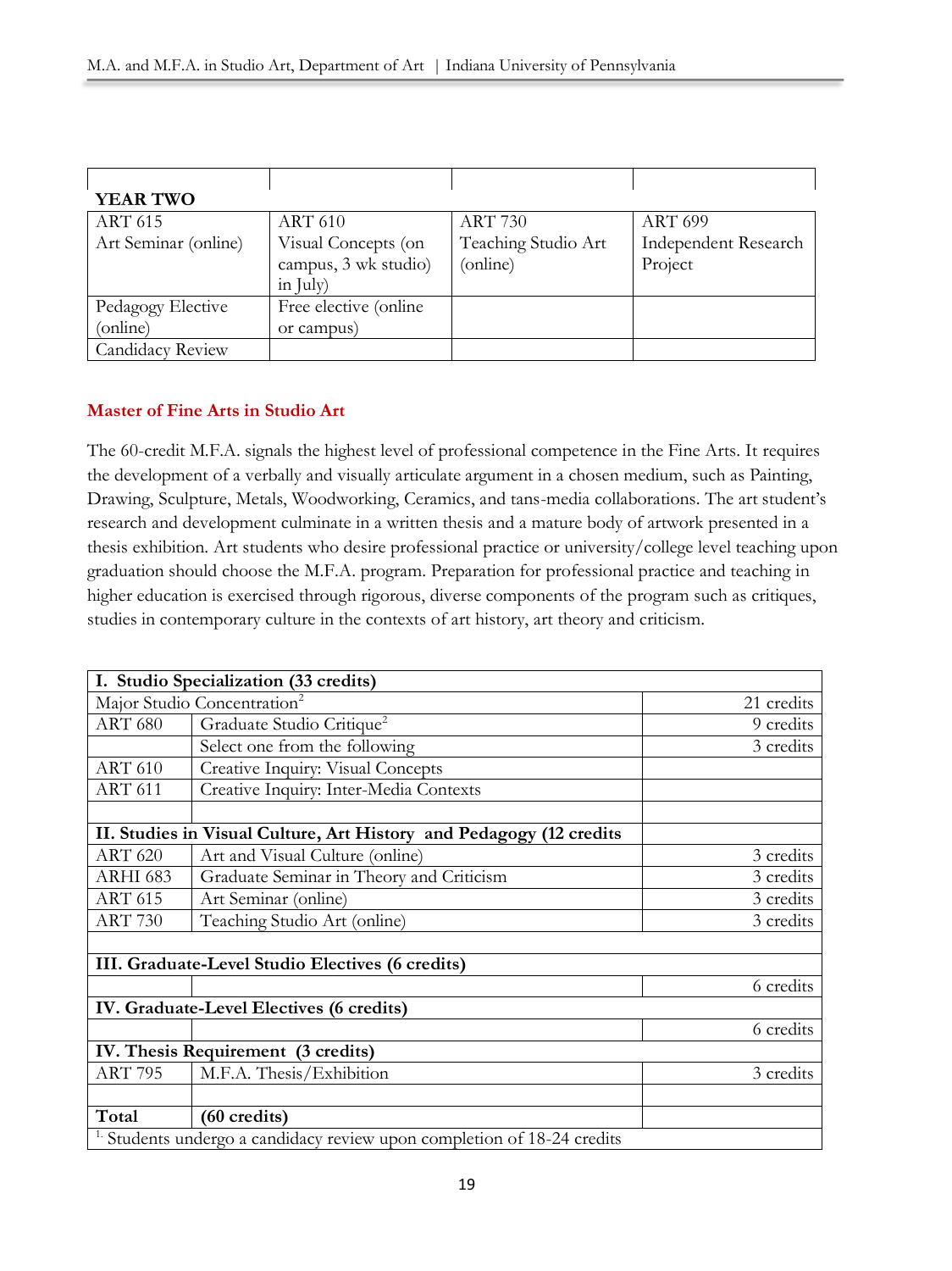| <sup>2</sup> Graduate Studio Courses that can count towards the major and minor studio concentration are: |                                           |  |  |  |
|-----------------------------------------------------------------------------------------------------------|-------------------------------------------|--|--|--|
| <b>ART 560</b>                                                                                            | Graduate Studio in Jewelry and Metal Work |  |  |  |
| <b>ART 572</b>                                                                                            | Graduate Studio in Ceramics               |  |  |  |
| <b>ART 573</b>                                                                                            | Graduate Studio in Sculpture              |  |  |  |
| <b>ART 574</b>                                                                                            | Graduate Studio in Oil Painting           |  |  |  |
| <b>ART 575</b>                                                                                            | Graduate Studio in Drawing                |  |  |  |
| <b>ART 576</b>                                                                                            | Graduate Studio in Woodworking            |  |  |  |

# **Suggested Progression Through the M.F.A. Program**

| Year One: Fall                      |                | Spring                         |   | <b>Summer</b>                |   |
|-------------------------------------|----------------|--------------------------------|---|------------------------------|---|
| Major Graduate Studio               | $\overline{3}$ | Major Graduate Studio          | 6 | Art Seminar*                 | 3 |
| Graduate Studio Elective            | 3              | Graduate Studio Elective       | 3 |                              |   |
| Arts and Visual Culture             | 3              | Graduate Critique              | 3 |                              |   |
| Graduate Critique                   | 3              | First Year Review-April        |   |                              |   |
|                                     |                |                                |   |                              |   |
| Year Two: Fall                      |                | Spring                         |   | Summer                       |   |
| Major Graduate Studio               | 6              | Major Graduate Studio          | 6 | Art History, Theory, Crit. * | 3 |
| Free Elective                       | 3              | Free Elective                  | 3 | Creative Inquiry Elective    | 3 |
| Teaching Studio Art                 | 3              | Graduate Studio Critique       | 3 |                              |   |
|                                     |                | Submit RTAF - May              |   |                              |   |
|                                     |                |                                |   |                              |   |
| Year Three: Fall                    |                | Spring                         |   |                              |   |
| Thesis                              | $\mathfrak{Z}$ | Continuing Thesis              |   |                              |   |
| Submit Thesis Draft - Nov 1         |                | Exhibition and Defense - March |   |                              |   |
|                                     |                | Submit Final Thesis -April 1   |   |                              |   |
|                                     |                | Graduate – May                 |   |                              |   |
| *courses offered every other summer |                |                                |   |                              |   |

# **Course Descriptions**

Please see the Graduate Catalog for individual course descriptions <http://www.iup.edu/graduatestudies/catalog/>

# **Degree Requirements**

# **M.A. Exhibition (Studio Track)**

In addition to completing course requirements, a culminating exhibition is required by the student enrolled in the Studio Track. An M.A. Project will be developed in consultation with the student's M.A. Project Advisor, and submitted by the student at the time of the student's mid-year review. The project will involve the creation of works of art that may include one or more studio areas and address a chosen theme within the context of contemporary practice, theory and criticism. The student will choose a M.A. Project committee and select graduate level studio courses as part of the M.A. concentration requirements and where appropriate Graduate level electives to develop the project.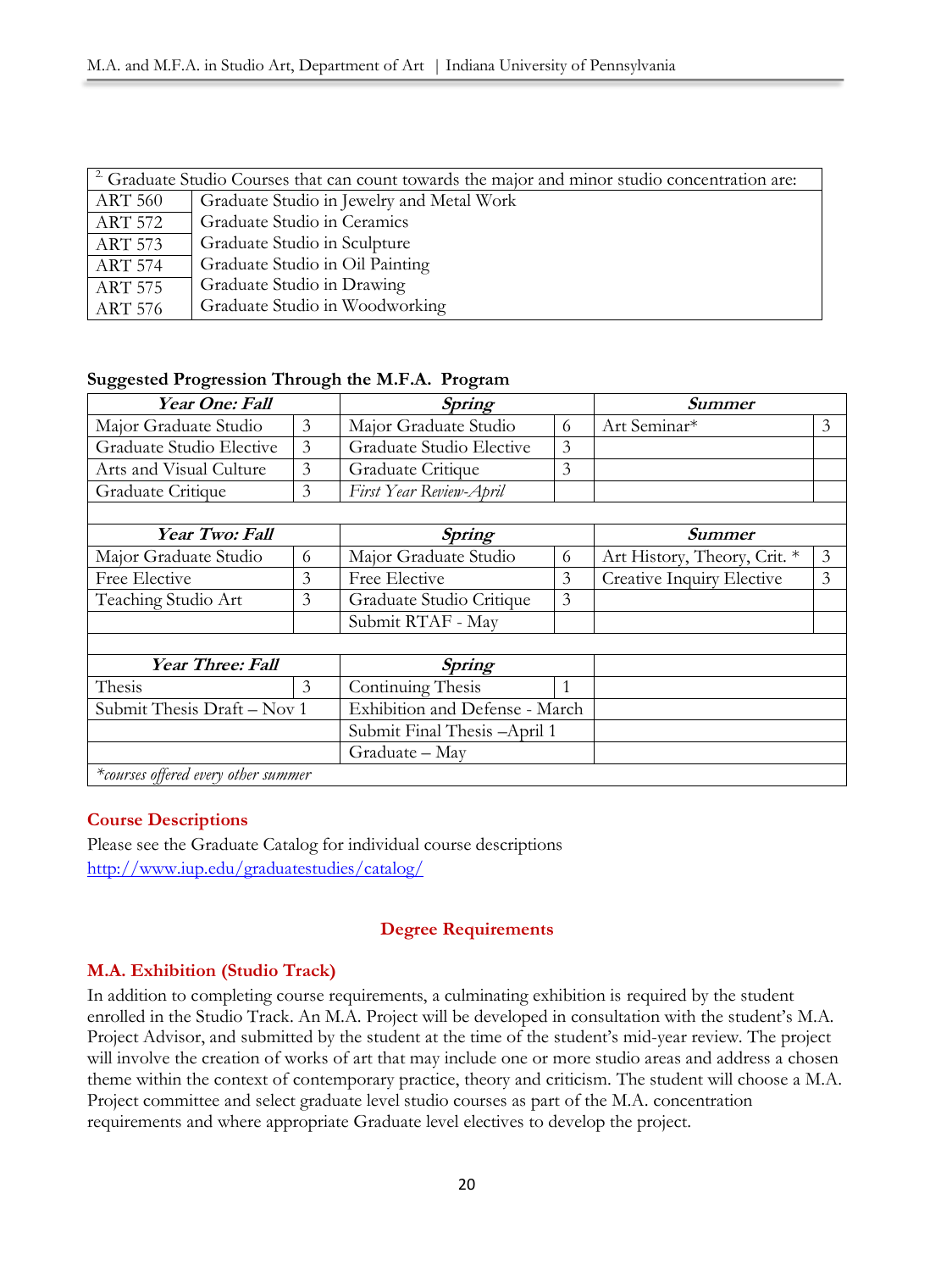The project will culminate in a group exhibition as part of ART 740 M.A. Exhibition course requirements. At the completion of the course, students will be required to successfully defend his or her M.A. exhibition in an oral examination before the graduate committee prior to the show opening. Students are responsible for installation of the show, and will work with the course professor in preparing for the oral defense examination. Students must successfully pass the oral examination to graduate. The oral exam will consist of questions regarding the content and influencing artists of work presented in the show.

#### **M.A. Research Project (Art Education Track)**

In addition to completing course requirements, a culminating research project is required by the student enrolled in the Art Education Track. An M.A. Research Project will be developed in consultation with the student's M.A. Project Advisor, and submitted by the student at the time of the student's mid-year review. The project will involve pedagogical research that may incorporate aspects of the student's classroom teaching. The research should integrate a relationship between curricular theory, studio practice, and visual culture within the context of contemporary practice, theory and criticism. The student will choose a M.A. Project committee which will advise the student in developing the project.

The project will culminate in the course ART 699 Independent Research Project. At the completion of the course, students will be required to successfully defend his or her M.A. research project in an oral examination before the student's advisory committee. Students must successfully pass the oral examination to graduate. The oral exam will consist of questions regarding the content and methods of research presented.

#### **M.F.A. Thesis Manuscript and Exhibition**

As a terminal degree, M.F.A. Degree candidates are required as part of their degree program to install an exhibition in the University galleries at the conclusion of their program, and orally defend this exhibition to their thesis committee members. In conjunction with this exhibition students are to write a Thesis regarding the student's research associated with the work in his or her exhibition. A research proposal (RTAF) for the exhibition and thesis is formally submitted to the School of Graduate Studies and Research (SGRS) in May of the student's second year. Once the research topic is approved, the student may begin work on the exhibition, and writing the thesis. First draft of the written thesis is due November 1<sup>st</sup> of the student's third year. Installation of the show begins the following March, with final defense and approval of both the show and manuscript, taking place prior to the exhibition opening. Final submission of the manuscript is due to the graduate school April 1. Students must successfully complete and defend both the exhibition and manuscript, and the manuscript must be approved by the graduate dean for the student to graduate.

#### **Evaluation of Students**

#### **Mid-Program Reviews: Candidacy Qualifier**

All M.A and M.F.A. candidates undergo a performance review midway through his or her of graduate studies. This review is to determine whether the student is satisfactorily progressing through the program. The student must pass this departmental review to be eligible for continuance in the program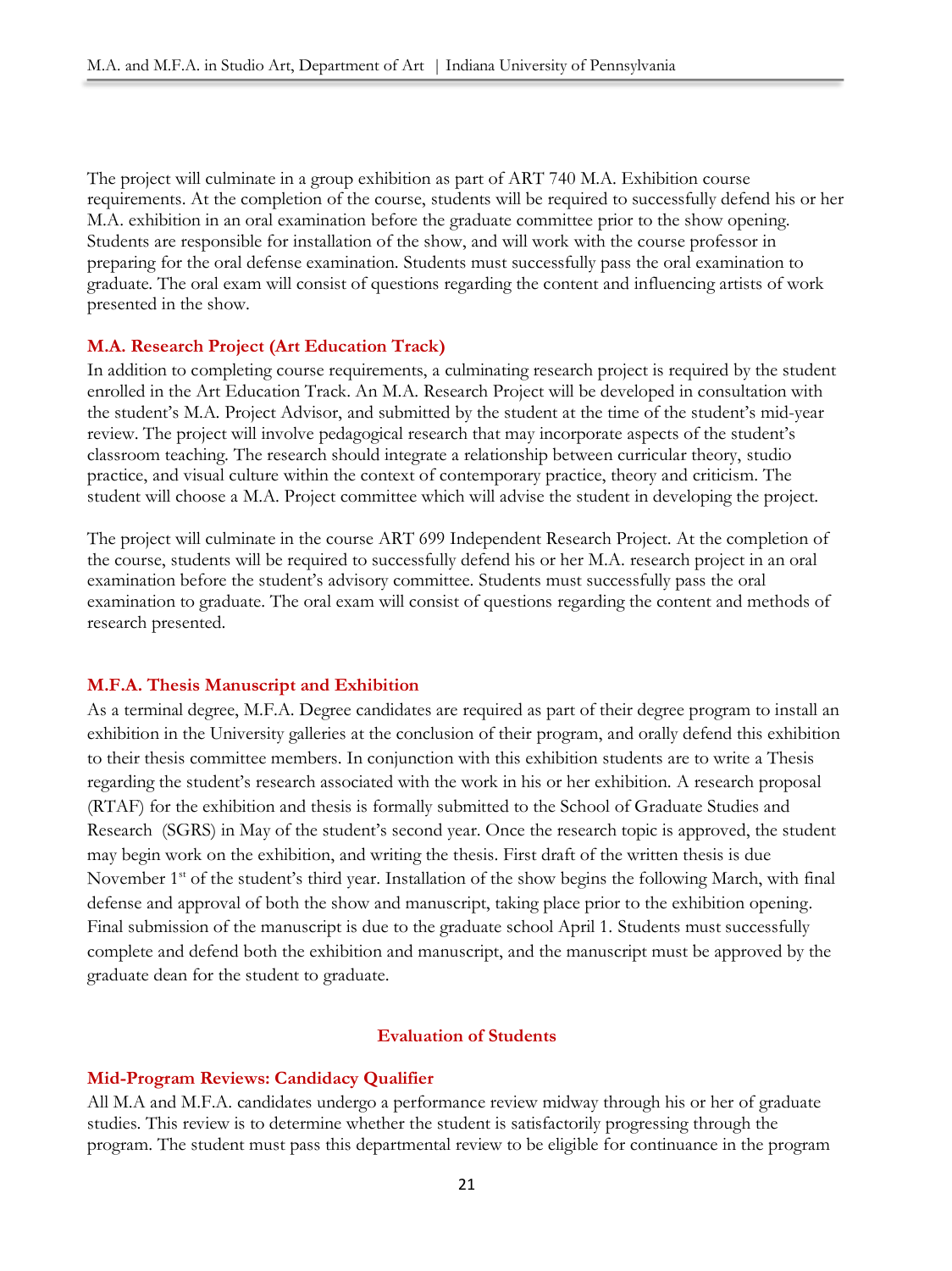and to begin research and/or create work toward the thesis exhibition. Students must earn a GPA of 3.0 or better in all graduate coursework to be considered satisfactory, and recommended for continuance in the program. Any extension to undergo this review must have the approval of the student's primary faculty mentor and the Graduate Coordinator. It is highly recommended that you confer with your chosen faculty mentor to aid in the selection of your art work (studio majors), organize your research, and prepare for the review.

**M.F.A.** students will provide a written artist's statement with an annotated bibliography to each committee member at the review. **M.A.** students will provide a copy of their signed M.A. Project Proposal including a comprehensive bibliography.

The review shall begin with a short presentation by the student, followed by an oral defense examination of the work. The student will then be asked to leave the room for a few moments while the committee confers. Upon return of the student, the graduate coordinator will announce to the student the committee's decision, as well as summarize the committee's comments about the work and any additional requirements.

As appropriate to the degree specialization, criteria for evaluation include the depth and breadth of the conceptual underpinnings of your creative work and/or research as evidenced through oral defense and as seen through the work; the technical mastery of your creative works (if appropriate); stated relevance of the work/research to contemporary art and culture, understanding of the context and contribution your work/research makes to the tradition of your chosen specialization, and viability of proposal.

**M.A.** reviews take place midway through the student's program. Re-reviews will take place *no later* than one semester following the first review, and as determined by the committee. **M.F.A.** reviews take place at the end of the student's first year. Re-reviews will be scheduled for the following August during the drop add period.

A written summary of the committee comments and decision will be provided to the student via email following the review. Possible outcomes for the first review are: pass, pass with conditions, or resubmit. Possible outcomes for the second review are: pass, pass with conditions, or fail. Failure of the second review will result in dismissal from the program. There is no opportunity for a third review.

# **M.A. Exhibition Oral Defense (Studio Track)**

Students will exhibit their M.A. Project in a group show as part of program requirements. Students will orally defend their work before the graduate committee prior to the show opening. Students will provide the committee a two to three page statement that summarizes the main concepts and influencing artists of his or her works, including a bibliography. Students must successfully pass the oral examination to graduate. The oral exam will consist of questions regarding the content and influencing artists of your work presented in the show based upon the same criteria used for your mid-year review. Students must pass this defense to graduate. Possible outcomes for this defense include pass, pass with revisions, resubmit or fail. If students are asked to resubmit, new work must be presented to the committee at the end of the following term. There are two possible outcomes to this second defense: pass or fail. There is no third defense.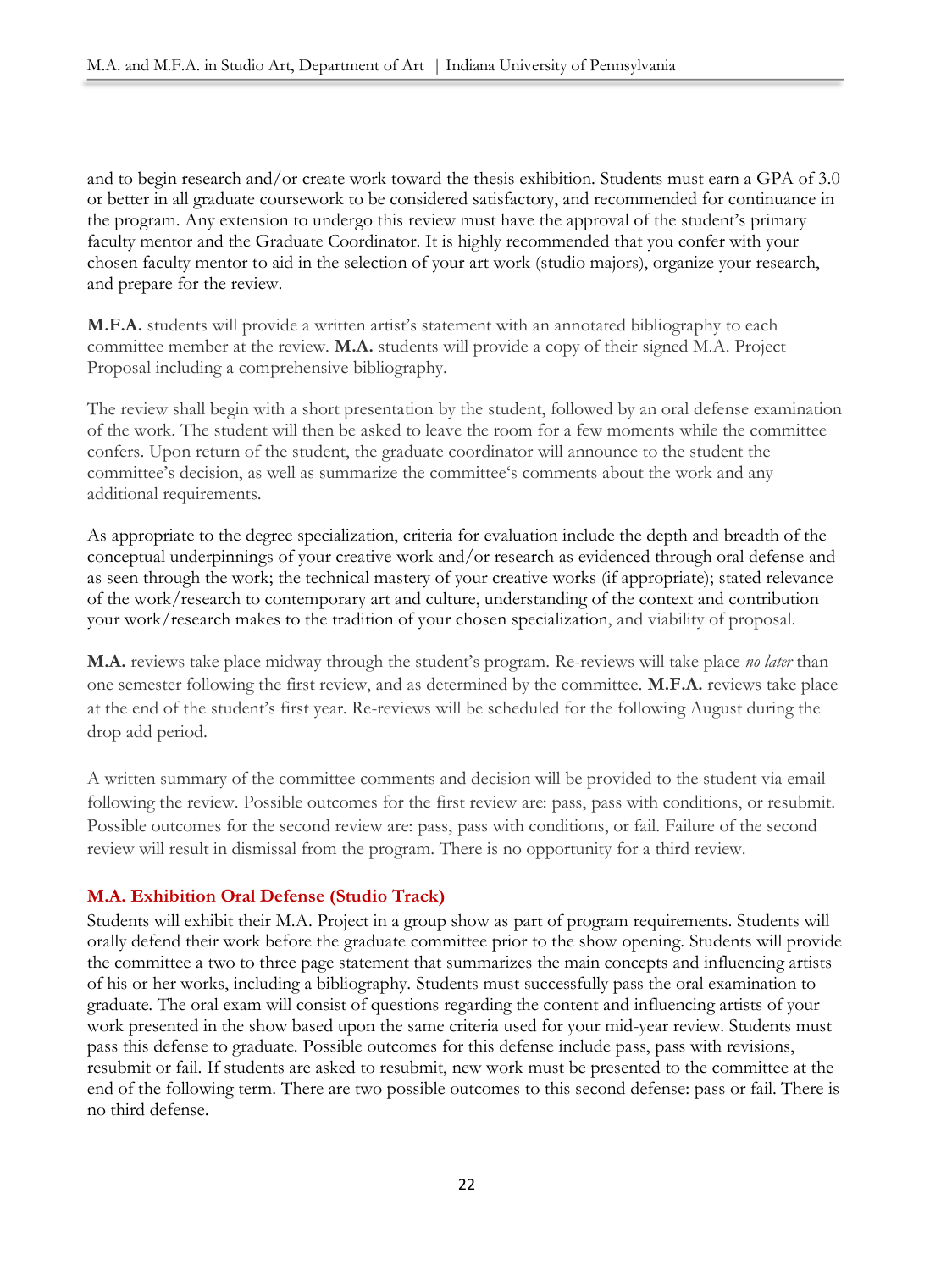# **M.A. Research Project Oral Defense (Art Education Track)**

A defense of your completed research project will be presented at the completion of the course ART 699 Independent Research Project. The student will defend his or her project before his or her advisory committee. The student must successfully defend this project to graduate. Possible outcomes for this defense include pass, pass with revisions, resubmit or fail. If students are asked to resubmit, a thorough revision of the project must be presented to the committee at the end of the following term. The student must pass this second defense to graduate. There are two possible outcomes to this second defense: pass or fail. There is no third defense. (As this is an online degree, accommodations can be made for the student to present via video chat, such as Skype.)

# **M.F.A. Thesis Exhibition and Manuscript Oral Defense**

Your final oral review of your show and manuscript with your Thesis Committee members is held prior to the show opening. *The manuscript must be complete, with your committee ready to approve its final submission to the graduate school*. *A successful defense of the Thesis Exhibition/Manuscript is required for graduation.* The defense takes the form of an oral examination before your Thesis Committee. You will need to prepare a short oral presentation regarding aspects of your work presented in the gallery and discussed in your Thesis manuscript. The examination will address your work in terms of its concepts, technical accomplishment, development of a personal style, and possible future directions. You will be asked technical and aesthetic questions related to the area or areas of concentration in your M.F.A program. There will also be specific questions relating to the conceptual and theoretical issues in the work, as well as the significance of the project for the discipline. You should demonstrate a developed knowledge of contemporary art, art history and theory, evidenced by historical precedents, contemporary artists and scholars to whom you feel a kinship. M.F.A. students must successfully pass this examination in order to graduate.

This oral defense of your exhibition will coincide with the final defense of your completed M.F.A. Thesis manuscript should be ready for signatures for submission to the graduate school for final approval. The graduate school must formally approve the manuscript to graduate. Failure to complete the manuscript by this time could result in an "F" for the ART 795 Thesis course.

Possible outcomes for this defense include pass, pass with revisions, or fail. If students are asked to revise, new work must be presented to the committee at the end of the following term. The student must pass this second defense to graduate. There are two possible outcomes to this second defense: pass or fail. There is no third defense.

Extensions for submitting your thesis manuscript must have prior approval by your committee and the graduate coordinator.

For more information regarding School of Graduate Studies and Research Policy on grading, view the Graduate Catalog: [www.iup.edu/graduatestudies/catalog/](http://www.iup.edu/graduatestudies/catalog/)

# **Curricular Timeline**

# **Time-to-Degree Limitation**

1½ years is standard time for earning the **M.A./Studio Track Degree**. Students enroll in two consecutive summer semesters, and both terms during one regular academic year. The **M.A./Art**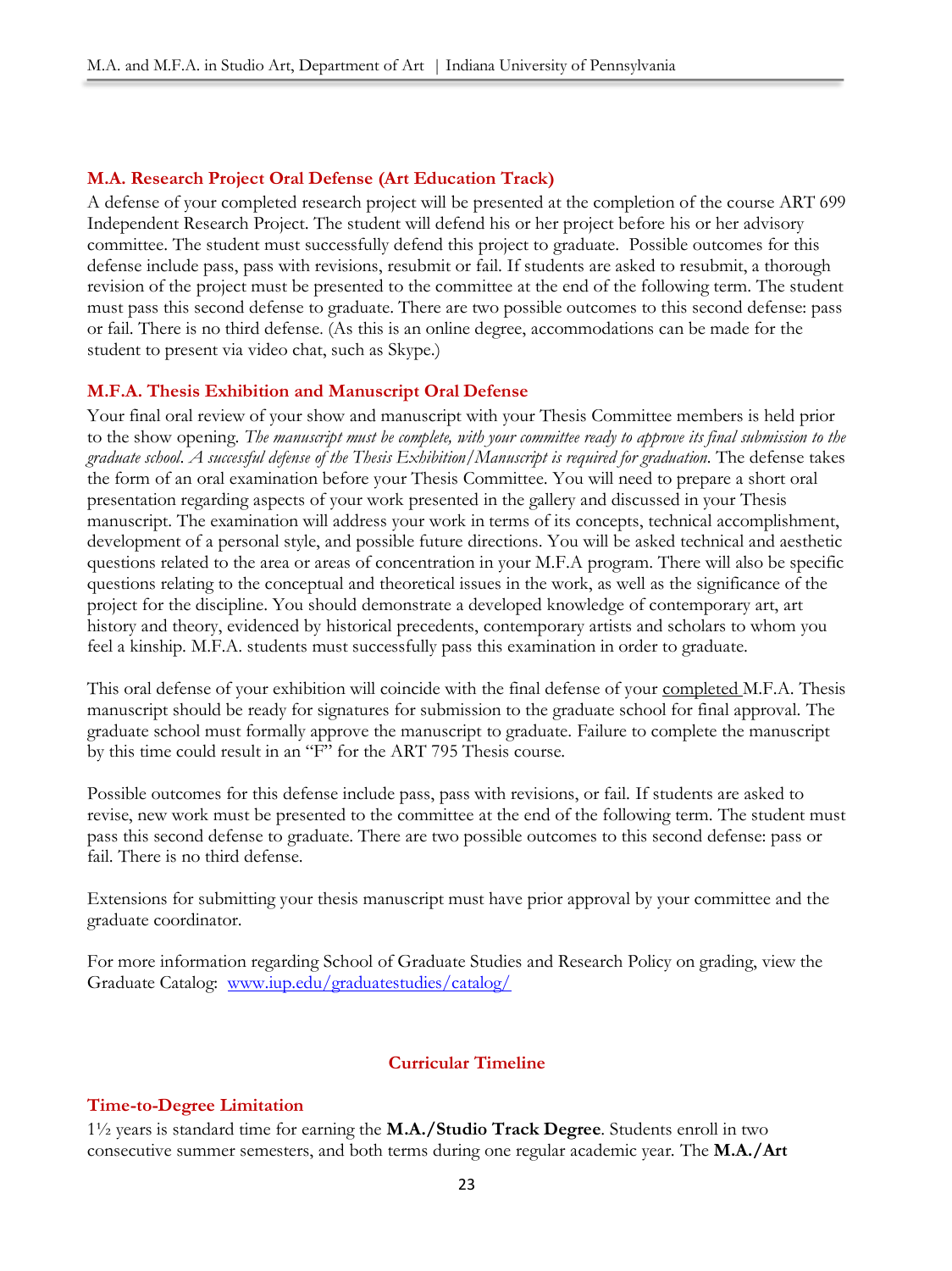**Education Track** is a part-time degree that typically requires two years to complete. Both M.A. tracks must be completed within five consecutive years from the first enrollment date. (See University Policy: Time Limitations, pages 22, 32.)

3 years is the standard timeframe for earning the **M.F.A. degree**. Coursework is completed in the first two years, including summers. In the third year, the student will complete the thesis manuscript and mount their thesis exhibition. If for some unforeseen reason you are unable to complete your exhibit at that time, your show is delayed until the following March. Written thesis must be completed by April 1 of the third year for a May graduation. Failure to submit your written thesis by the April deadline without an agreed upon extension by your committee and graduate coordinator, may result in a grade of "F" submitted for the ART 795 Thesis course. University policy requires your degree program must be completed within five consecutive years from first enrollment. (See University Policy: Time Limitations, pages 22, 32.)

# **Research Topic Approval**

**The M.A. Project** (both Studio Track and Art Ed Track) begins with the development of a proposal crafted in conjunction with your chosen committee of two art faculty members before your mid-year review. Students write a 1-2 page narrative proposing their research topic, including a comprehensive bibliography of the research. The proposal is defended before the Graduate Committee at the Mid-year Review, which must approve the project prior to producing the art-work for the exhibition or launching your pedagogical research.

The proposal for the **Studio Track** must include a statement of purpose that describes the theme of the exhibition, the concepts involved with the work, the technical methodology that goes into the production of the art, and influencing artists and scholars. The **Art Education Track** proposal must describe the research problem, methodology and how it will be integrate curricular theory, art theory and criticism, and contemporary pedagogical practice. If human subjects are to be used in your research you must first receive approval with the **IRB.**

**M.F.A. Thesis Exhibition and Manuscript** process begins with the formal submission of the **Research Topic Approval Form (RTAF)** in the student's fourth semester, typically spring term of the student's second year. Working with your selected thesis committee chairperson, write your thesis proposal. Download the Research Topic Approval Form (RTAF) at [http://www.iup.edu/graduatestudies/resources-for-current-students/research/thesis-dissertation](http://www.iup.edu/graduatestudies/resources-for-current-students/research/thesis-dissertation-information/all-forms/)[information/all-forms/](http://www.iup.edu/graduatestudies/resources-for-current-students/research/thesis-dissertation-information/all-forms/)

The RTAF formalizes your Thesis Committee selection of three faculty members and MUST be approved by the SGSR no later than May 15 of your second year of study. *Failure to submit your RTAF within this timeframe may delay your exhibition and graduation by one year.* Your Thesis Committee must first approve your topic before it is forwarded to the Graduate Coordinator, who in turn, approves your proposal, then forwards it for signatures of the College Dean and the Assistant Dean for Research in the SGSR. Should changes occur, either in committee membership or topic, a new RTAF must be completed and approved. *Note: No RTAF's will be processed by the Art Department during the summer months. Submission deadline is May 15*.

A brief 1-2 page summary of the research topic proposal should be attached to the RTAF. Consult with your Thesis Committee when developing this proposal. The thesis proposal must include a statement of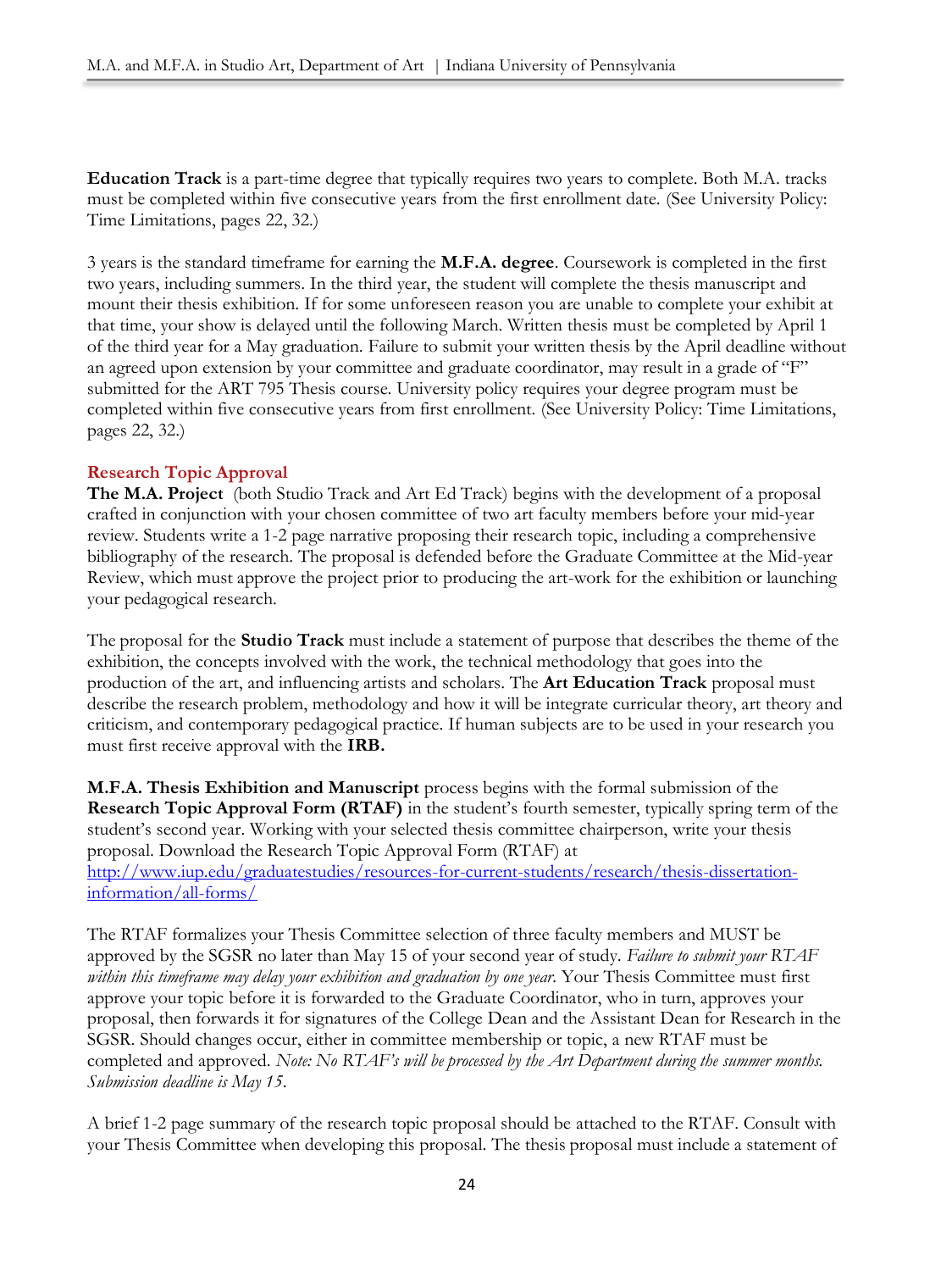purpose that describes the theme of the exhibition, the concepts involved with the work, the technical methodology that goes into the production of the art, and influencing artists and scholars. In addition, a list of references and probable timeframe for completion should be included. See the Graduate Thesis/Dissertation Manual found on the SGSR website for submission deadlines. [http://www.iup.edu/graduatestudies/resources-for-current-students/research/thesis-dissertation](http://www.iup.edu/graduatestudies/resources-for-current-students/research/thesis-dissertation-information/)[information/](http://www.iup.edu/graduatestudies/resources-for-current-students/research/thesis-dissertation-information/)

#### **Thesis Manuscript (M.F.A.)**

The first draft of your thesis manuscript it due November 1 of your third year to your Thesis Chairperson. Your chair will determine when the manuscript is ready for committee review. The final draft must be completed and signed by your committee at the oral defense of your exhibition, and submitted to the graduate school by April 1. The thesis (20-25 pages) analyzes the work in your thesis exhibition. [http://www.iup.edu/graduatestudies/resources-for-current-students/research/thesis](http://www.iup.edu/graduatestudies/resources-for-current-students/research/thesis-dissertation-information/)[dissertation-information/](http://www.iup.edu/graduatestudies/resources-for-current-students/research/thesis-dissertation-information/)

#### **Continuing Thesis Credit Registration (M.F.A.)**

M.F.A. students must enroll in 1 credit Continuing Thesis every fall/spring term through successful defense and graduation, after all course work is complete and after enrolling in the 3 credit ART 795 Thesis section, until the student has completed all requirements, including the thesis manuscript and submission to the SGSR. Students are not required to enroll in continuing thesis over the summer terms. (See University Policy, page 24, 28.)

#### **Oral Defense Examination**

All degree programs require an oral defense examination of the culminating research project, exhibition and/or thesis manuscript as required by the degree. A successful defense for all degrees is required for graduation. Your oral defense is open to all Art Department faculty members, however, it is closed to all others, including fellow students and family. (See page 20-22 for more details.)

#### **Evaluation Outcome**

#### **Candidacy Qualifier**

Students must pass this review to continue in the program. Possible outcomes for this review include pass, pass with revisions, resubmit, or fail. If students are asked to resubmit, new work must be presented to the committee no later than the following term. The student must pass this second defense to graduate. There are two possible outcomes to this second defense: pass or fail. There is no third defense.

#### **Culminating Oral Examination**

Students must pass this defense to graduate. Possible outcomes for this defense include pass, pass with revisions, resubmit, or fail. If students are asked to resubmit, revisions to your project /exhibition/ thesis must be presented to the committee no later than the following term or as determined by the student's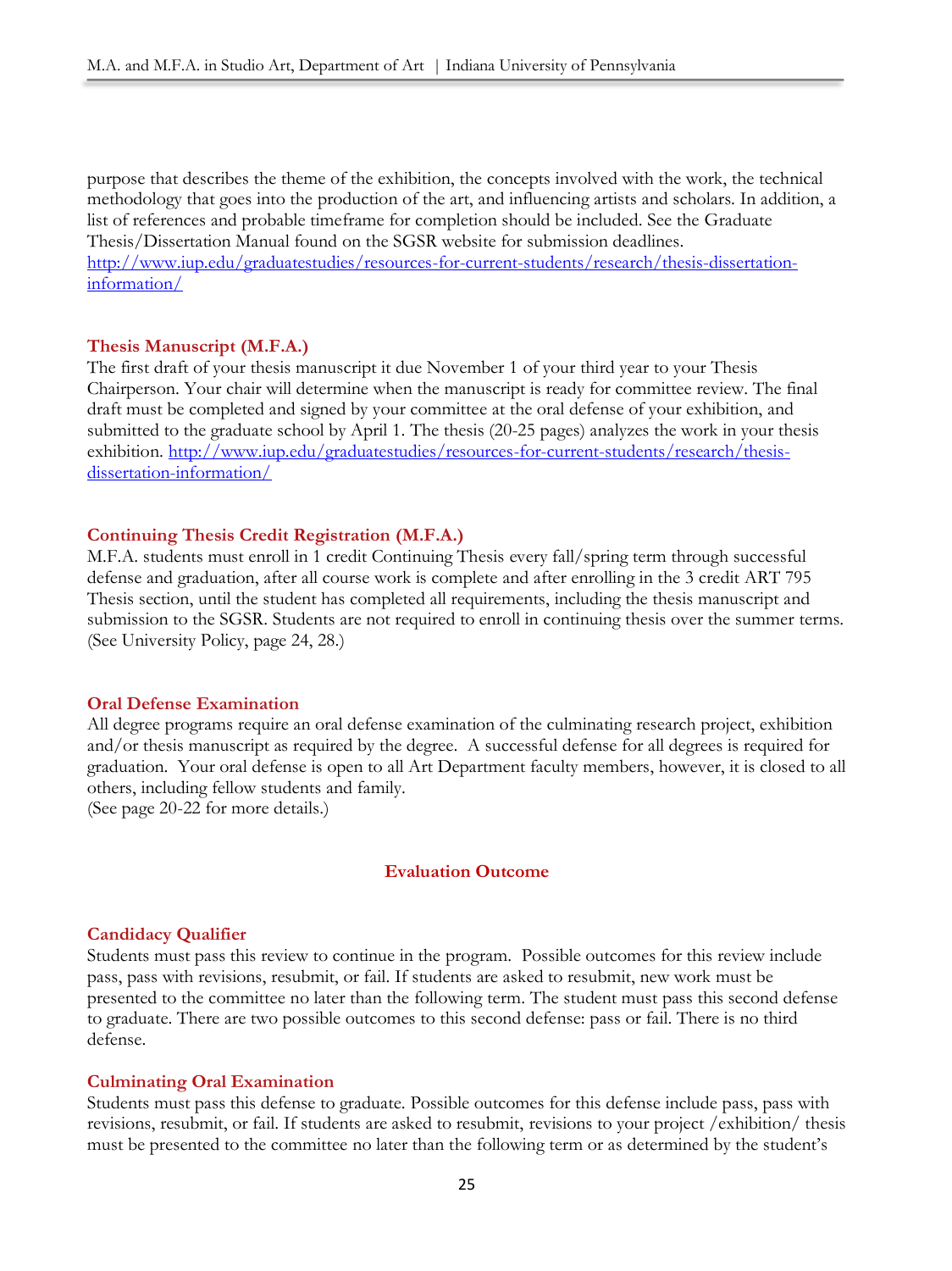advisory committee. M.A. students who are asked to resubmit, will receive an Incomplete grade for the ART 740 or ART 699. The student must pass this second defense to graduate. There are two possible outcomes to this second defense: pass or fail. There is no third defense

# **M.F.A Thesis**

M.F.A. students must successfully complete both the exhibition and written manuscript, as well as pass the oral examination to graduate. Possible results for the oral defense include pass, pass with revisions, or fail. If a re-review is required, the student will have until the end of the next term, or a timeframe determined by the student's thesis committee. This second review is pass or fail. There is no third review. The thesis manuscript must be approved by the graduate school to graduate.

**Effective fall 2017 for students admitted and students admitted after --** Thesis credits will be assigned Pass or Fail as the final evaluation outcome for the taken credits and carry no quality points weighted towards a student's CGPA.

**Ongoing Dissertation and Thesis students admitted "prior" to fall 2017 –** Thesis credits will be assigned a letter grade as the final evaluation outcome for the credits taken and carry quality points weighted towards a student's CGPA for the number of dissertation credits required for the program. "Extended" dissertation credits are not calculated into a student's CGPA.

For more information, view the view the Graduate Catalog: [www.iup.edu/graduatestudies/catalog/](http://www.iup.edu/graduatestudies/catalog/)

Access forms processed through the School of Graduate Studies and Research, click on *Current Students*: <http://www.iup.edu/graduatestudies/>

# **Degree Completion**

# **Applying for Graduation**

After you have completed all requirements for the degree, apply online for graduation at <http://www.iup.edu/commencement/graduate/how-to-apply-for-graduation/>

M.F.A. students, as recipients of their terminal degree, are honored with being hooded on stage by their advisor and the Graduate School Dean, alongside the doctoral students. You are encouraged to participate. Please RSVP for this ceremony.

M.F.A. and M.A. students who expect to graduate in August must apply for the May graduation ceremony. There is no August ceremony.

For more information, view the view the Graduate Catalog: [www.iup.edu/graduatestudies/catalog/](http://www.iup.edu/graduatestudies/catalog/)

Access forms processed through the School of Graduate Studies and Research, click on *Current Students*: <http://www.iup.edu/graduatestudies/>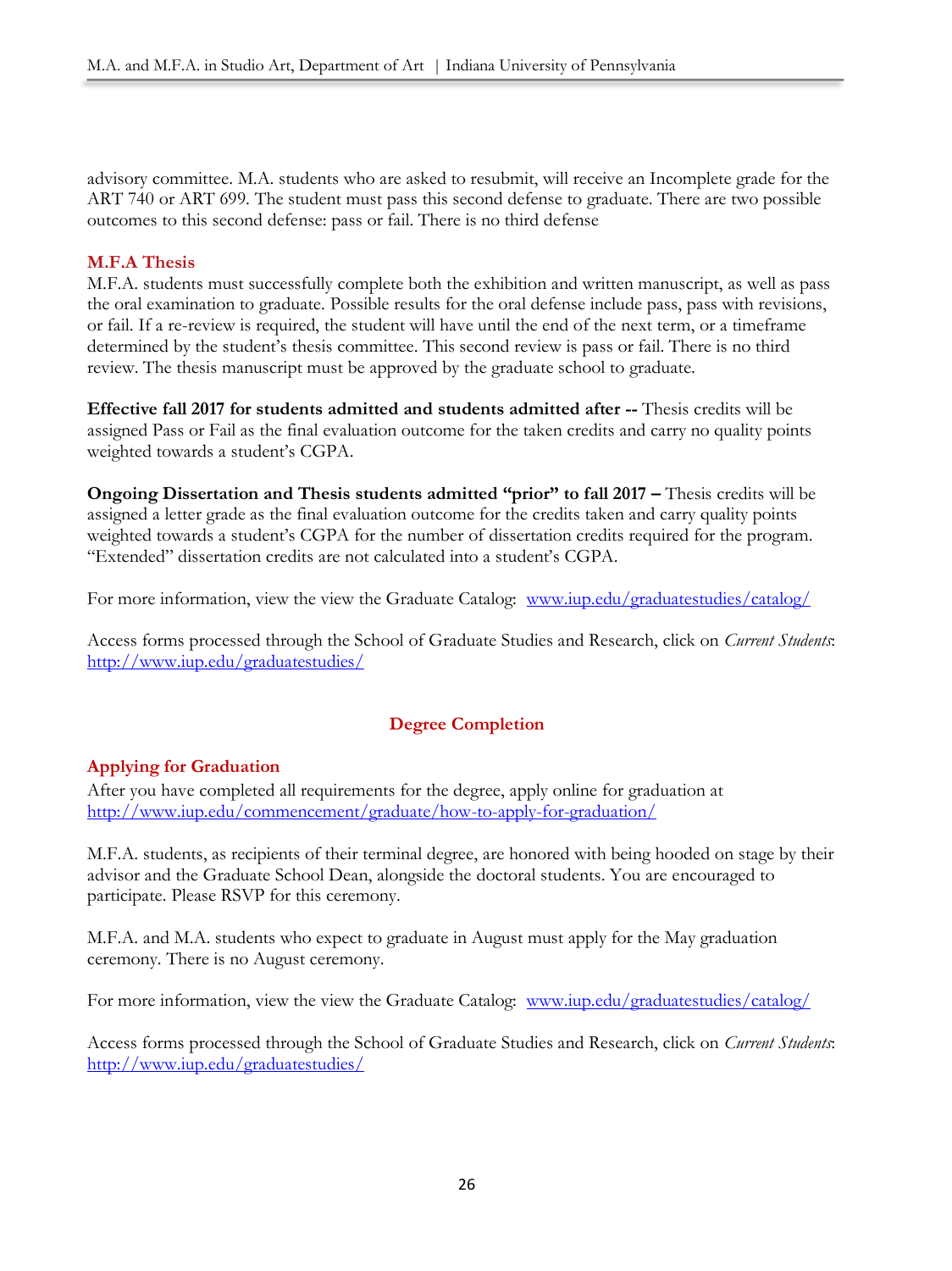### **Curricular Policies**

# **Course Load**

Full-time graduate studies is 9-12 credits per semester. It is advised that **M.F.A**. students enroll in 12 credits per term, plus 3-6 credits each summer for a timely completion of your degree. (Please note that the assistantship Letter of Agreement requires that students maintain a fulltime schedule [9 credits] during the period of the assistantship.) Certain courses for the M.F.A. are only offered during the summer session.

**M.A.** students should carry a course load as suggested by their degree. (See progression through the M.A. programs, page 16-18.)

# **Special Topic Courses and Independent Studies**

Special Topics Courses and Independent Study: The SGSR limits the number of credits designated as Special Topics Courses (ART/ARHI 581 or 681) or Independent Study courses (ART/ARHI 599 or 699) to a maximum 6 credits that can be used towards your degree. Consult your academic advisor for pre-approval of equivalency of special courses.

#### **Study Abroad and International Exchange Programs**

Art graduate students may participate in certain international exchange programs specific to the Art Department. M.F.A. students may transfer 9 graduate credits from the Art Academy of Zagreb following one semester abroad. These credits will transfer as determined by the graduate coordinator..

Other summer study abroad opportunities offered by and taught by IUP Art Professors for IUP graduate credit are also sometimes available during summer session. Where appropriate, your GA tuition waiver may apply toward these credits.

# **Changing Studio Concentrations (M.F.A.)**

M.F.A. students who desire to switch your major concentration must re-apply for acceptance into the new studio area during the regular February or May application pool. The application is internal, and does not require you to go through graduate admissions. Such a change may require additional coursework if your preparation is insufficient in the new discipline. An additional term of study may result. Acceptance is competitive, and determined by demonstrated ability in the discipline as well as availability of studio space. Consult your major professor and the graduate coordinator prior to making application.

#### **Models in the Classroom Policy**

Although most graduate level courses do not often use the services of a live model, it is important that you are aware of our departmental policy regarding student conduct and the model. The model can be one of the most important cornerstones of a course, and he or she should be respected during posing sessions. Having a nude model posing for you is an enormous privilege and he or she deserves to be treated with highest regard. All students are expected to maintain appropriate and professional behavior with the models at all times both in and out of class. Interactions with the models include all forms of communication, including verbal, written, email, phone or other forms of social or mass media.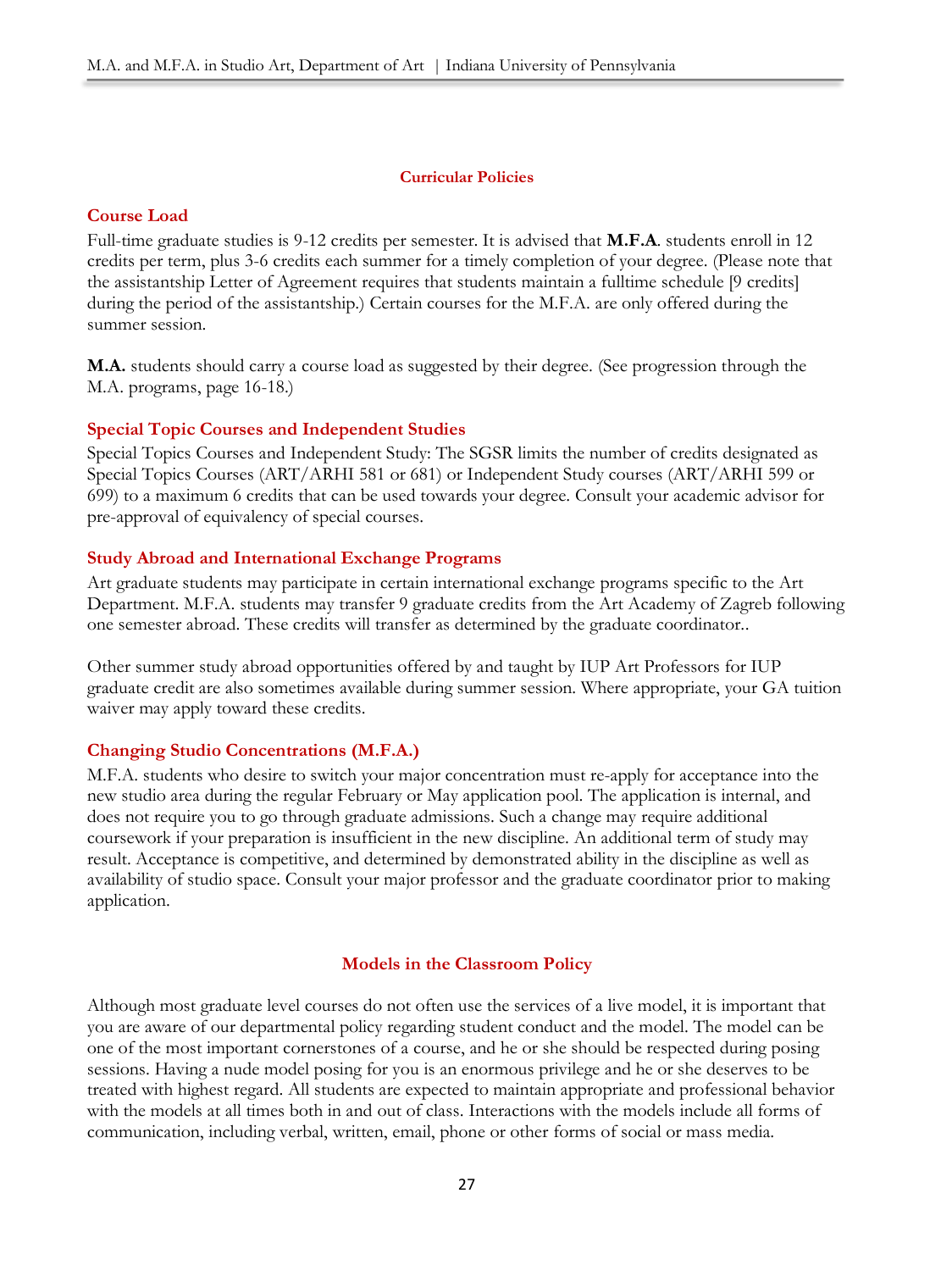When the model is posing in class the following conduct must be followed:

1. Maintain a distance of at least 3 feet at all times.

2. Video and photographs are ABSOLUTELY not permitted. Cell phones will remain out of sight for the entirety of the session (unsolicited images posted to any network can be severely punishable by law). Any cell phone left out during class will be confiscated by the professor and returned to the owner at the end of class.

3. No off color jokes or inappropriate behavior will be tolerated.

Interactions deemed inappropriate by the professor will result in the student's immediate removal or withdrawal from the class, and he or she may be referred to the Office of Student Conduct under the Student Conduct Code. Extreme cases may lead to dismissal from the University.

# University Policy states:

*The Office of Student Conduct (OSC) supports the academic mission of the university by encouraging behavioral change in the student while protecting the rights of the members of the university community and by promoting security, responsible behavior, civility, openness, justice, and respect. Through enforcement of university policies and procedures a student is challenged to take responsibility for her/his actions, demonstrate respect for her/him self, property, and other individuals, and develop skills that will enhance lifelong problem solving, communication, and decision-making abilities.* (The Source: A Student Policy Guide, pg 42.)

Student Conduct Policies can be found at<http://www.iup.edu/studentconduct/policies/default.aspx>

The Source: A Student Policy Guide can be downloaded at <http://www.iup.edu/studentconduct/thesource/default.aspx>

# **University Policy and Procedure**

**University policy is the baseline policy.** Programs may have policy that is more stringent than the University baseline policy; however, not less stringent than the University baseline policy. For questions regarding this statement, please contact Susan Palmisano, palmisan@iup.edu or the School of Graduate Studies and Research.

**Academic Calendar** View the IUP Academic Calendar: [www.iup.edu/news-events/calendar/academic/](http://www.iup.edu/news-events/calendar/academic/)

# **Academic Grade Appeal Policy**

For Information regarding the Grade Appeal policy, view the Graduate Catalog: [www.iup.edu/graduatestudies/catalog/](http://www.iup.edu/graduatestudies/catalog/)

# **Academic Integrity**

For more information, view the Graduate Catalog: [www.iup.edu/graduatestudies/catalog/](http://www.iup.edu/graduatestudies/catalog/) *The Source: A Student Policy Guide*: [www.iup.edu/studentconduct/thesource/](http://www.iup.edu/studentconduct/thesource/)

# **Academic Status and Satisfactory Academic Progress**

For more information, view the Graduate Catalog: [www.iup.edu/graduatestudies/catalog/](http://www.iup.edu/graduatestudies/catalog/)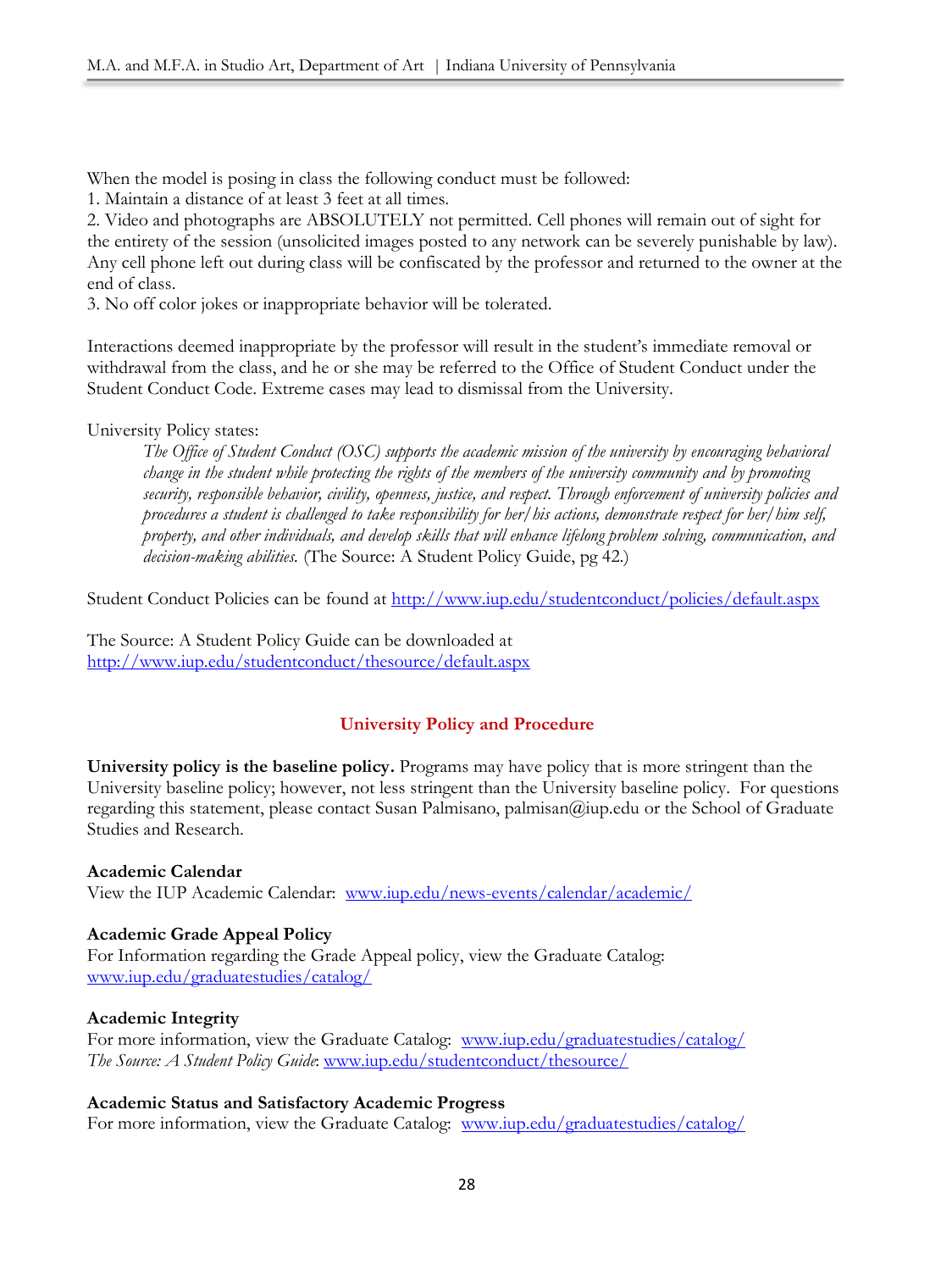#### **Affirmative Action**

*Indiana University of Pennsylvania is committed to providing leadership in taking affirmative action to attain equal educational and employment rights for all persons, without regard to race, religion, national origin, ancestry, sex, physical handicap, or affectional or lifestyle orientation. This policy is placed in this document in accordance with state and federal laws including Titles VI and VII of the Civil Rights Act of 1964, Title IX of the Educational Amendments of 1972, Sections 503 and 504 of the Rehabilitation Act of 1973 as well as federal and state executive orders. This policy extends to disabled veterans and veterans of the Vietnam era. Please direct inquiries concerning equal opportunity to: Office of the Provost, 205 Sutton Hall, 1011 South Drive, IUP, Indiana, PA 15705-1046 U.S.A.*

#### **Bereavement-Related Class Absences**

For Information regarding the Bereavement-Related Class Absences policy, view the Graduate Catalog: [www.iup.edu/graduatestudies/catalog/](http://www.iup.edu/graduatestudies/catalog/)

#### **Continuous Graduate Registration for Dissertation and Thesis**

**\*Note: Admission effective fall 2017 and after**: Masters thesis, MFA thesis and Doctoral dissertation students beginning the program fall 2017 and thereafter, must adhere to the following Continuous Graduate Registration policy for Dissertation and Thesis.

> *Following completion of course work, including internship or practicum; (excluding comprehensive exam or qualifiers)* **all** *doctoral and masters thesis students must be continuously enrolled for at least one credit of dissertation or thesis each semester (Fall and Spring) annually, through the graduation of the student or until the time limit is exceeded. There is no separation between completions of course work, internship or practicum and initiation of dissertation or thesis credit registration.*

*Once the student has registered for the number of dissertation credits required by the program of study (typically nine or twelve), or the number of thesis credits required by their program of study (typically three to six), she or he must register for one dissertation or one thesis credit each semester (Fall and Spring) annually through the graduation of the student or until the time limit is exceeded (See Time Limitation Policy for doctoral or master's students). For this period, the student will be considered a full-time doctoral or masters student.*

*All dissertation and thesis credits will be pass/fail credits. Students must complete the minimum number of dissertation or masters thesis credits required by their program, but may take additional dissertation or thesis credits as is necessary to comply with the Continuous Graduate Registration for Dissertation and Thesis policy.*

*Until the dissertation or thesis is successfully defended, a grade of "R" will be assigned to each registered credit. Upon successful completion of the dissertation or thesis, the grade assigned by the dissertation or thesis director will apply to all registered dissertation or thesis credits. Students must pay tuition and mandatory university fees for all credits (equal to the part-time mandatory fees), and may choose to pay the Wellness Fee.*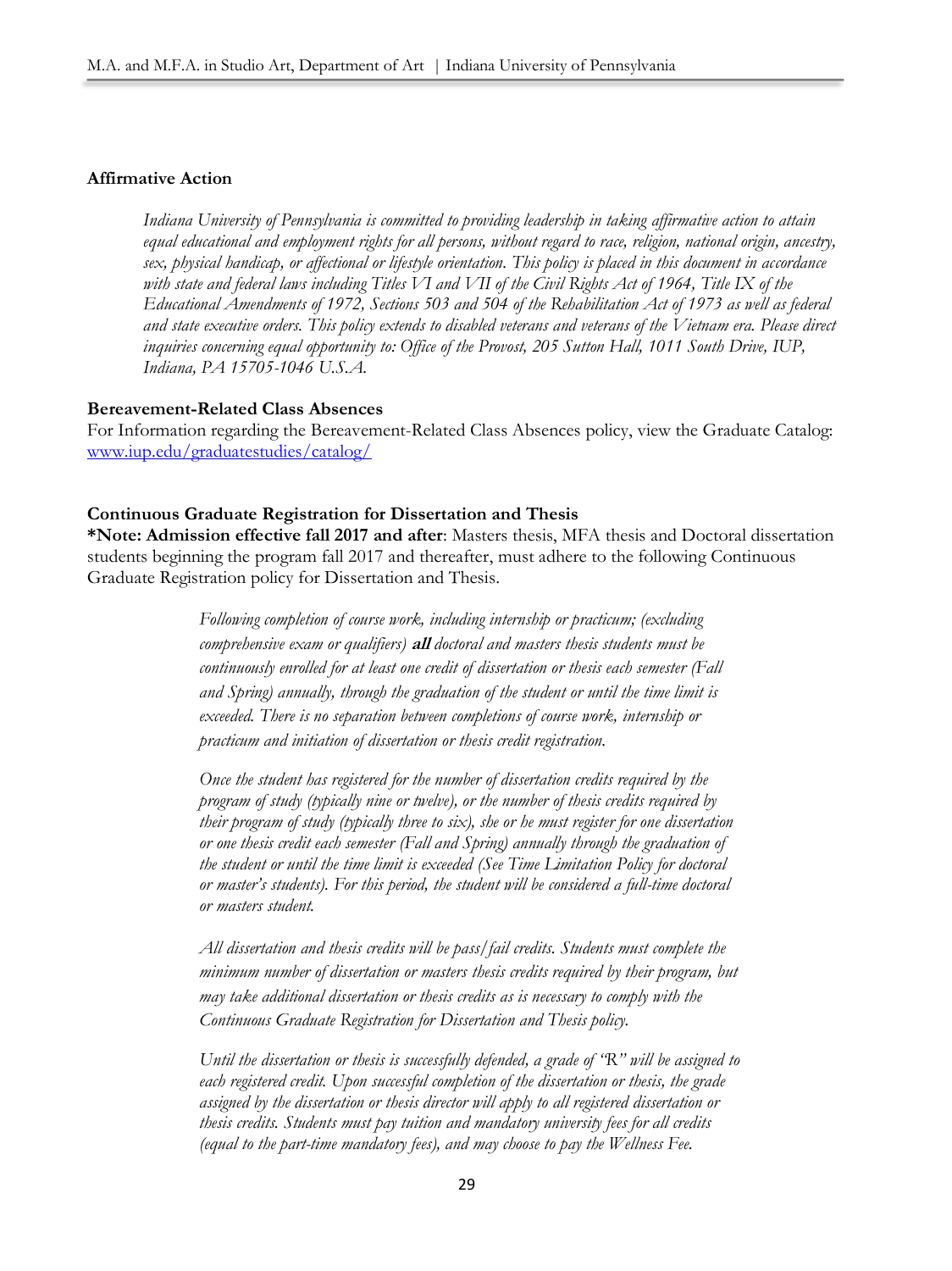**\*Note: Admissions prior to fall 2017:** doctoral dissertation students and MFA thesis students beginning the program "prior" to fall 2017 will follow the former Continuous Dissertation, MFA Credit, Extended Credit Registration policy which applies to doctoral and MFA students only.

> *Following completion of all course, language, and skill requirements and of the comprehensive examination requirement where applicable, doctoral and M.F.A. students must enroll for at least one credit of dissertation or thesis each semester (Fall/Spring).*

> *Once the student has registered for the number of dissertation credits required by their program of study (typically nine or twelve), or the number of thesis credits required by their program of study (typically three to six), she or he must register for one extended credit each semester (Fall and Spring) annually through the graduation of the student or until the time limit is exceeded (See Time Limitation Policy for doctoral or master's students). For this period, the student will be considered a full-time doctoral or M.F.A. student.*

> *Until the dissertation or thesis is successfully defended, a grade of "R" will be assigned to each registered credit. Upon successful completion of the dissertation or thesis, the grade assigned by the dissertation or thesis director will apply to all registered dissertation or thesis credits, including the extended credits. Students must pay tuition and mandatory university fees for all credits (equal to the part-time mandatory fees), and may choose to pay the Wellness Fee.*

> *Grades earned for dissertation and thesis credits will remain part of the cumulative grade calculation; however, grades posted for extended credit registration will be excluded from the cumulative grade calculation.*

> **Note:** *The Continuous Dissertation policy has been in place since 1990. Students failing to register as directed by this policy will be registered by their program coordinator and billed accordingly. If it is the doctoral or M.F.A. student's intent to "quit" the program, he/she should schedule an appointment with the graduate coordinator as soon as possible to avoid any further registration and subsequent assessment.*

For more information regarding School of Graduate Studies and Research policy on registration, view the Graduate Catalog: [www.iup.edu/graduatestudies/catalog/](http://www.iup.edu/graduatestudies/catalog/)

Access forms processed through the School of Graduate Studies and Research, click on *Current Students*: <http://www.iup.edu/graduatestudies/>

# **Graduate Fresh Start Policy**

A graduate student who has been separated from the university as a result of academic dismissal, including time-to-degree dismissal, may only apply for readmission to the University if the student has been separated from the university, for a minimum of two calendar years (24 consecutive months) from the date of dismissal. The request to be considered for readmission to the University must be into a graduate program, and readmission to the program from which the student was dismissed may not be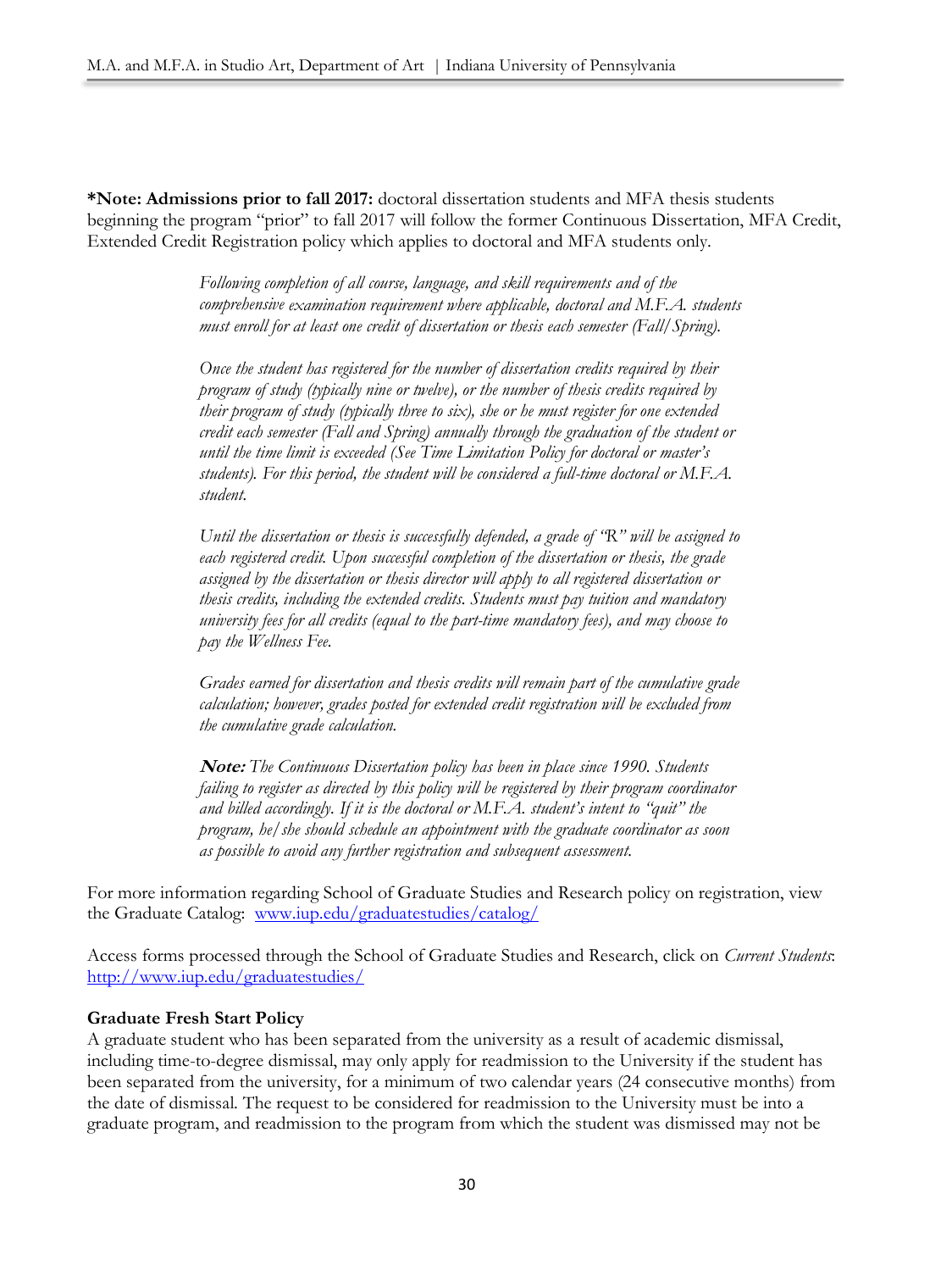sought. A student dismissed as a result of an academic integrity violation is barred from utilizing the Graduate Fresh Start Policy to request readmission.

# Conditions for a Graduate Fresh Start Application

A graduate student may apply for a Graduate Fresh Start only if he/she meets all of the following conditions:

- he/she was academically dismissed, including time-to-degree dismissal from an IUP graduate program;
- he/she has been separated from the university for a minimum of two calendar years (24 consecutive months);
- he/she applies for readmission consideration to a graduate program at IUP, excluding the program from which the student was academically dismissed.

The graduate student must apply to the desired program through the standard Admissions process. Having reviewed the prior and intervening factors for evidence of potential for improved academic success, the program coordinator, after departmental review, may recommend to the Dean of Graduate Studies and Research that the student be readmitted to the University and admitted to the program. The Dean's decision is final and is not subject to appeal.

# Conditions for a Graduate Fresh Start Record

All credits and grades for IUP course work taken before readmission under this Graduate Fresh Start Policy shall remain on the transcript. Upon readmission, a new cumulative (GPA) is established based on credits and grades earned from the date of readmission. Individuals may seek readmission to the University though the provisions of this policy only once.

# Prior Record

The student's graduate record will be identified as a Graduate Fresh Start. No graduate credits earned from the program in which the student was dismissed are permitted to be transferred to the Graduate Fresh Start sought degree. Any other transfer credits must meet the IUP Transfer Credit Policy.

Students seeking a degree under the Graduate Fresh Start are not permitted to repeat a previously taken course from the program in which the student was dismissed and have it count towards improving the previous CGPA that was prior to readmission. Any course repeat(s) will be counted as a course taken under the Graduate Fresh Start and applied solely to the new degree sought and new cumulative GPA.

# Academic Standards

A student who is readmitted under the provisions of the Graduate Fresh Start Policy shall be required to meet current degree requirements. He/she shall be academically reviewed under the policies published in the academic catalog at the time of re-matriculation. Students readmitted to the University under this policy and who were dismissed initially by exceeded time-to-degree requirements may not be granted extensions of time-to-degree requirements.

# **Graduation Graduate Residency Requirement Policy**

For master's students, at least 2/3 of the credits meeting program requirements must be taken from the University offering the degree.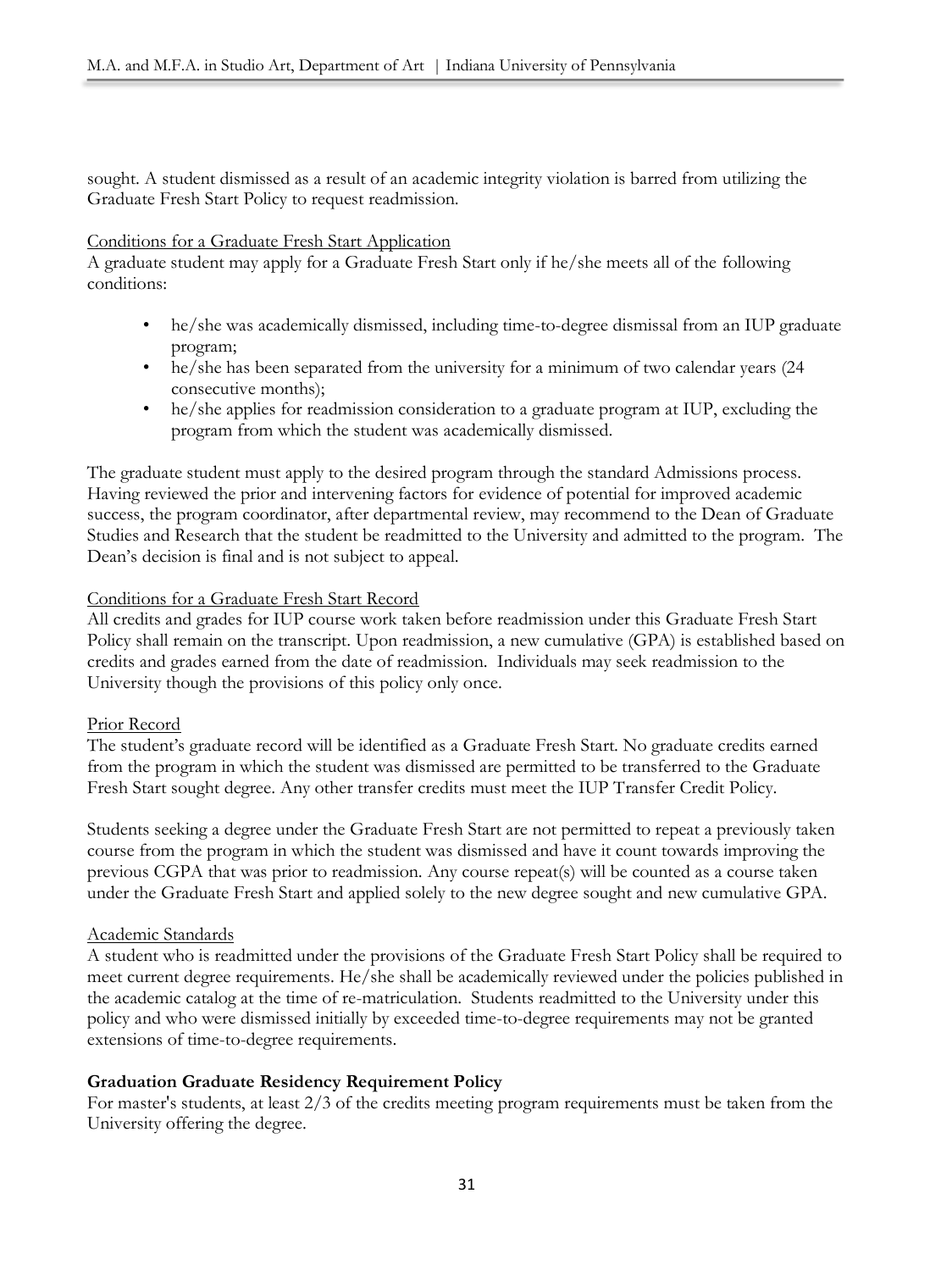Note that these set the minimum number of credits that must be taken "in residence" and that universities can limit the number of hours that will be allowed to transfer into a graduate program.-

Active-duty service members who are graduate students will be handled on a case by case basis.

Exceptions are to be approved by the Office of the Chancellor's Division of Academic and Student Affairs.

# **Program Level Exams Appeal Policy**

*Appeals for Program Level Exams such as, candidacy, comprehensive, or qualifying examinations, are made to the Dean of the School of Graduate Studies and Research (SGSR) based on policy and/or procedural violations. The appeal can be based only on policy and/or procedural violations; and not simply on the outcome of the examination. Procedural violations would be cases in which the program /department failed to follow program/department and/or University policies and/or procedures relating to the administration and/or evaluation of the exam.*

*The appeal must be made in writing to the Dean of the School of Graduate Studies and Research. Documentation of the policy(ies)/procedures in question must be provided, along with a detailed description of the alleged violations(s). All evidence supporting the alleged violation should also be provided. The student must submit the written appeal to the Dean of the SGSR within* **30** *days of receipt of the outcome of the examination.*

*Upon receipt of the written appeal to the Dean of the SGSR, the Dean will conduct an investigation of the allegation, review the documentation and render a final decision*  **which completes the appeal process. The final decision rendered by the Dean of the SGSR may not be appealed.**

*If it is found that policy/and/or procedure has been violated, the Dean of the SGSR will instruct the program/department to allow the student to retake the exam, fully adhering to policy and procedures. In the event of a finding in support of the student allegation, the reexamination may not be counted as one of the attempts permitted under the University or Department's Reexamination Policy.*

# **Reexamination Policy: Candidacy/Comprehensive Examination**

No student is permitted a "third" examination without a recommendation to that effect from the degree program's sponsoring department per their adopted written procedures and the approval of the School of Graduate Studies and Research Dean (or designee). Exceptions to this policy for programs can be made only with the approval of the School of Graduate Studies and Research.

# **Registration**

<http://www.iup.edu/registrar/students/registration/>

For more information regarding registration and tuition billing, please contact the Office of the Bursar: [www.iup.edu/bursar/](http://www.iup.edu/bursar/)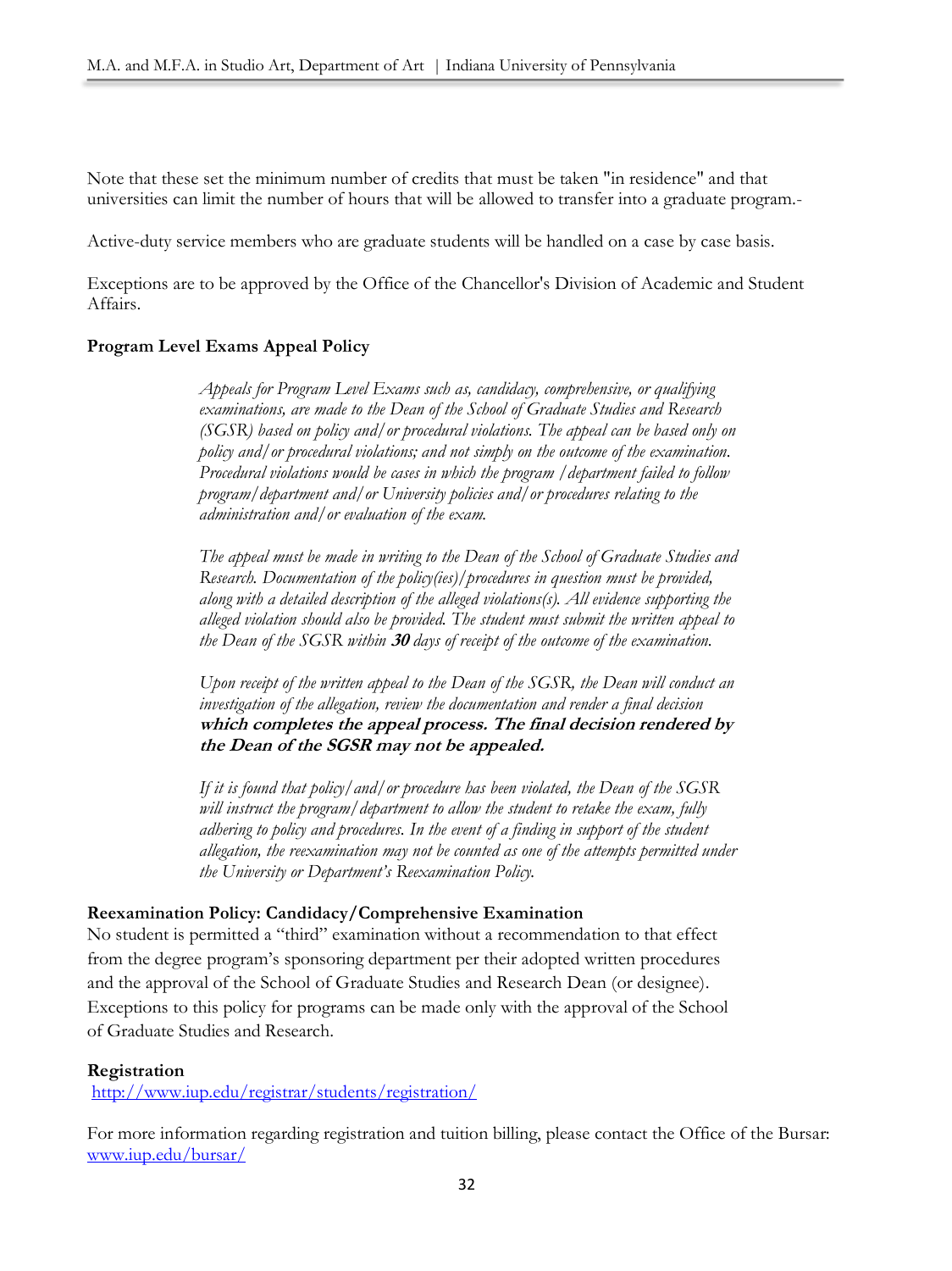### **Social Equity**

The Office of Social Equity: www.jup.edu/socialequity/

For more information regarding University policy, view the Graduate Catalog: [www.iup.edu/graduatestudies/catalog/](http://www.iup.edu/graduatestudies/catalog/)

#### **Student Conduct**

Policies from the Office of Student Conduct: [www.iup.edu/studentconduct/policies/](http://www.iup.edu/studentconduct/policies/) *(IUP Email Communication Policy, Student Behavior Regulations, The Source, Student Rights and Responsibilities, etc.)*

# **Time Limitations**

*Masters students must complete degree requirements no later than five years from the date of earning or transferring credit, unless the period is extended through student petition. Petitions are approved by the student's department and the dean of the School of Graduate Studies and Research.* 

For more information regarding School of Graduate Studies and Research policy on registration, view the Graduate Catalog: [www.iup.edu/graduatestudies/catalog/](http://www.iup.edu/graduatestudies/catalog/)

#### **Time-to-Degree Masters/Doctoral Dismissal Appeal Policy**

*A student dismissed from a program because of time-to-degree expiration (see Time Limitations policy) can appeal the decision to the Dean of the School of Graduate Studies and Research (SGSR), based on policy and/or procedural violations. The appeal can be based only on policy/procedural violations.* 

*The appeal must be made in writing to the Dean of the School of Graduate Studies and Research. Documentation of the policy(ies)/procedures in question must be provided, along with a detailed description of the alleged violations(s). All evidence supporting the alleged violation should also be provided. The student must submit the written appeal to the Dean of the SGSR* **within 30 days** *of receipt of the dismissal letter.* 

*Upon receipt of the written appeal to the Dean of the SGSR will conduct an investigation of the allegation, review the documentation and render a final decision* **which completes the appeal process. The final decision rendered by the Dean of the SGSR may not be appealed.**

*If it is found that policy/and/or procedure has been violated, the Dean of the SGSR will rescind the dismissal.* 

> *a. Masters student time limitation (see Time Limitations policy) may be extended through student petition to the Assistant Dean of the SGSR. The program coordinator on behalf of the student, no later than the first*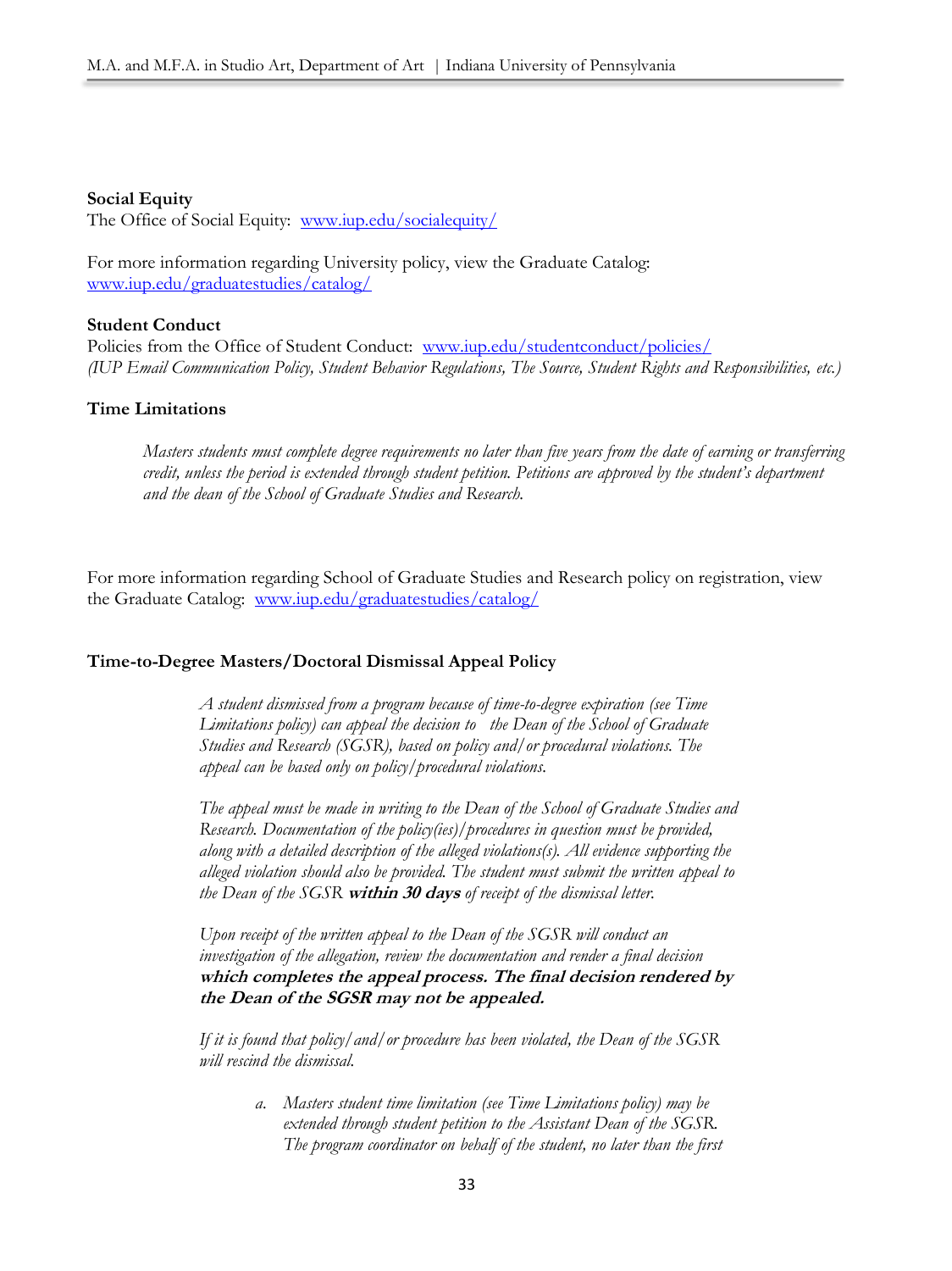*day of the month of the student's time-to-degree expiration date, makes the request to the Dean (or designee) of the SGSR. The request must include justification for the extension. Official documentation to justify the request for the extension and the amount of time will be required by the Dean (or designee) of SGSR to support the request.*

*b. Doctoral candidate time limitation (see Time Limitations policy) may be extended through student petition. The program coordinator on behalf of the student, no later than the first day of the month of the student's timeto-degree expiration date, makes the request to the Dean (or designee) of the SGSR. The request must include justification for the extension. Official documentation will be required to justify the requests for the extension and amount of time by the Dean (or designee) of the SGSR to support the request.* 

*No time extensions are considered for doctoral students unless all degree requirements other than dissertation (including the approval of the research topic and IRB, if needed) have been completed by the expiration of the seven-year time limit (see Time Limitations policy).*

# **Title IX Reporting Requirement**

For more information regarding Title IX Reporting Requirement policy, view the Graduate Catalog: [www.iup.edu/graduatestudies/catalog/](http://www.iup.edu/graduatestudies/catalog/)

# **Transfer of Credits (Effective fall 2017) Policy**

*A student may transfer graduate credits from another institution, with Department approval, up to one third (***1/3)** *of the required credits for the graduate student's program at IUP. These graduate courses must have been taken from a regionally accredited institution, within the past five years, and the grade earned must be a "B" or its equivalent or better. The time limitation rule and residency requirements pertain without modification to transfer credits.*

*Up to one third (***1/3)** *graduate credits originally earned in one graduate program at IUP may be applied toward a different graduate program if: 1) the receiving department and 2) the School of Graduate Studies and Research both approve the credits as meeting degree requirements. These courses must have been completed within the past five years, and the grade earned must be a "B" or its equivalent or better.*

*The combination of transfer graduate credits earned at another institution and those earned at IUP may not exceed one third (***1/3)** *of the total required graduate credits for the program.* 

*To request transfer credits, the student must complete the Request for Graduate Transfer Credit Review form and follow the instructions listed on the form. A catalog course description or course syllabus must accompany the request. An official graduate*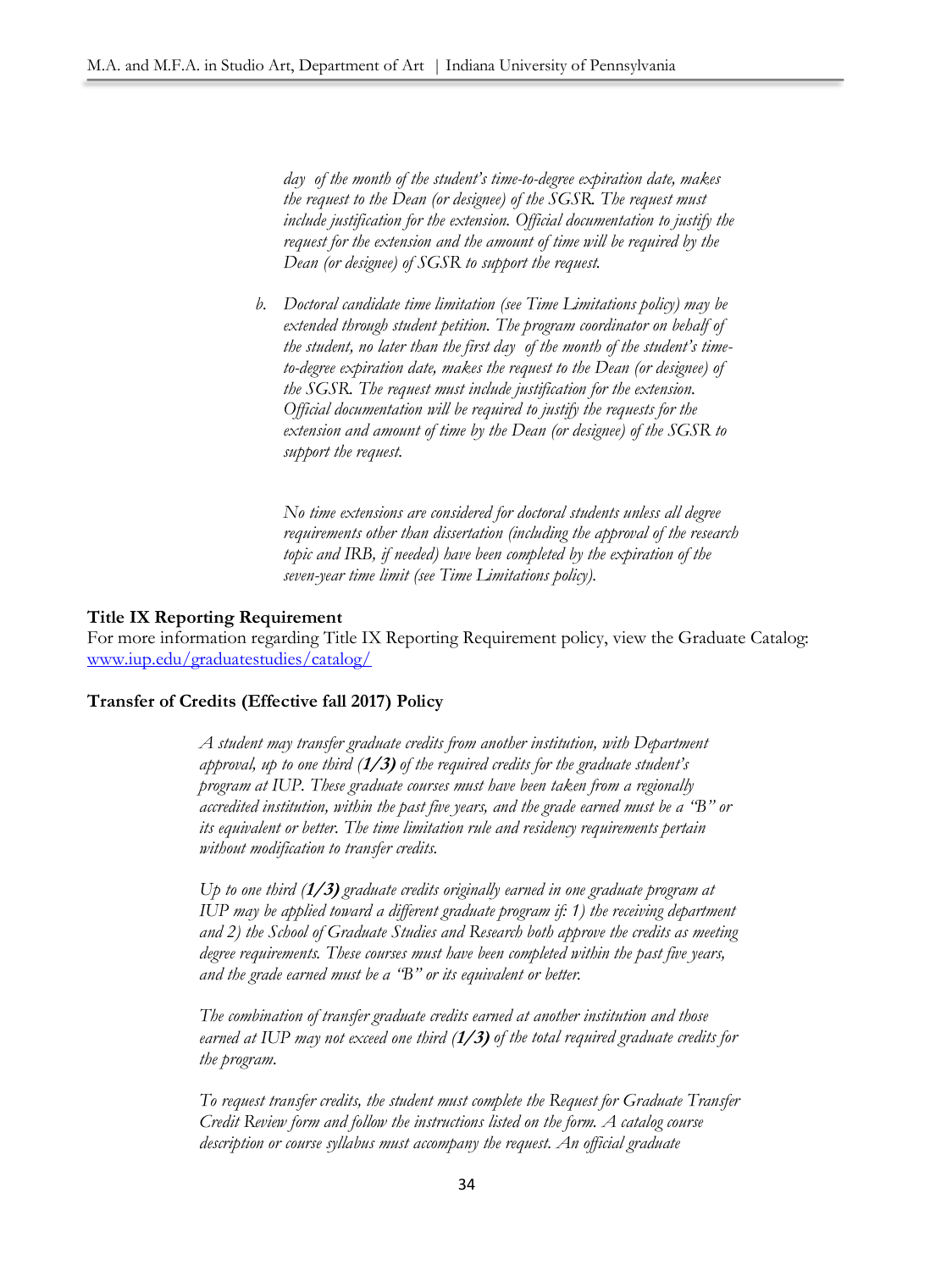*transcript showing the earned graduate credits must be provided by the school at which the credits were taken. To be considered official, the transcript must arrive in a sealed envelope bearing the official seal of the issuing institution. The request is reviewed in the School of Graduate Studies and Research and the academic department. After review, the student's program coordinator and the student are notified of the transfer decision.* 

*It is strongly recommended that students seeking to transfer graduate credits from another institution while enrolled at IUP receive advance written authorization for credit acceptance from the School of Graduate Studies and Research and the academic department prior to enrolling in that course.*

*If graduate credits earned at another institution are approved for transfer, only the credit, not the grade or accompanying quality points, will appear on the student's IUP transcript.*

*Graduate credits earned at IUP that are approved for transfer to a second program will not be posted to the transcript a second time*.

For more information regarding School of Graduate Studies and Research policy on transfer credits, view the Graduate Catalog: [www.iup.edu/graduatestudies/catalog/](http://www.iup.edu/graduatestudies/catalog/) Access forms processed through the School of Graduate Studies and Research, click on *Current Students*: <http://www.iup.edu/graduatestudies/>

#### **Research**

Internal Grant Funding sources: http://www.iup.edu/research/resources/

Applied Research Lab: www.jup.edu/arl/

For more information, visit the website of the School of Graduate Studies and Research, click on *Research*: [www.iup.edu/graduatestudies/](http://www.iup.edu/graduatestudies/)

# **Student Rights and Responsibilities**

For more information regarding student rights and responsibilities, view the Graduate Catalog: [www.iup.edu/graduatestudies/catalog/](http://www.iup.edu/graduatestudies/catalog/)